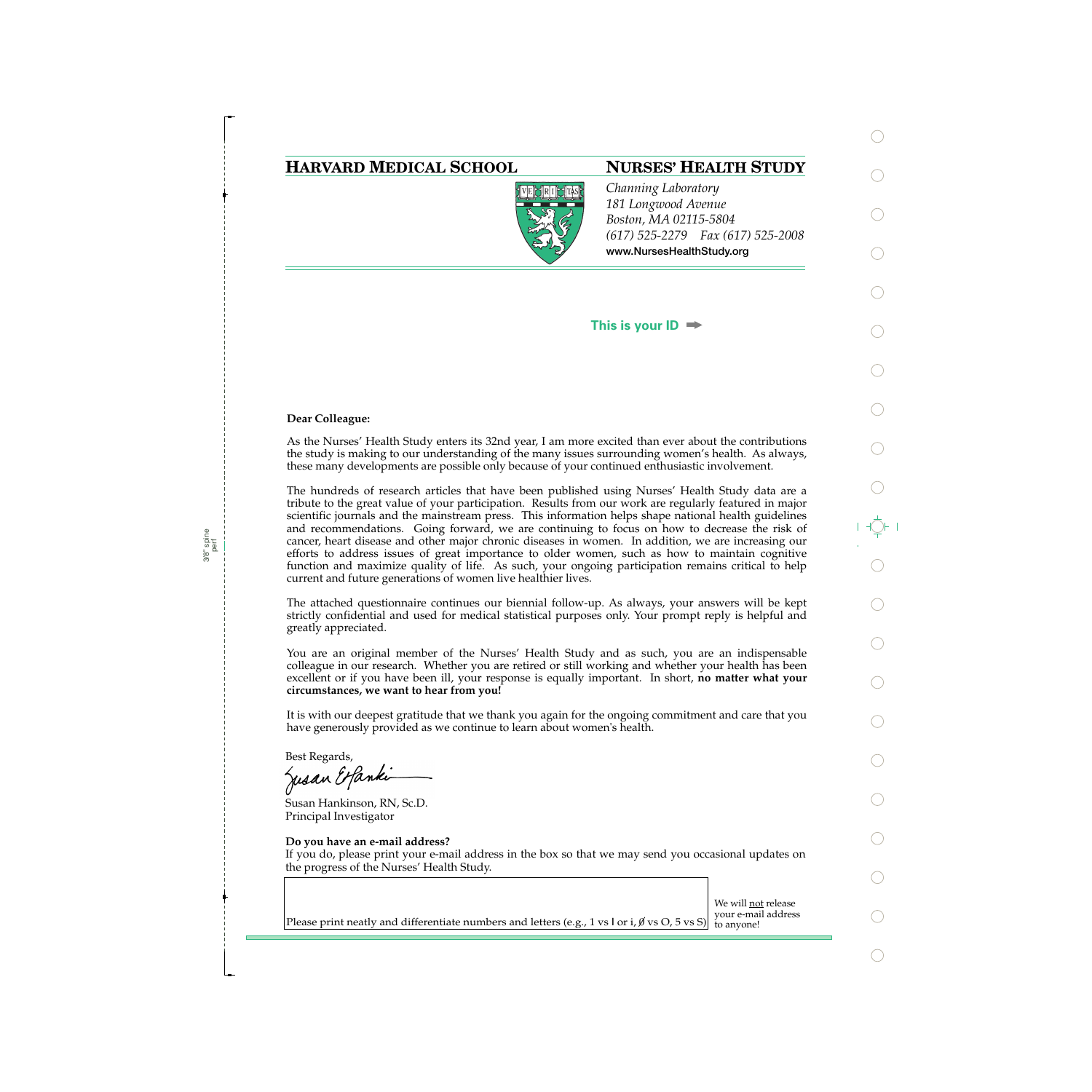# **INSTRUCTIONS**

**USE NO. 2 PENCIL ONLY** 

Please use an ordinary No. 2 pencil to answer all questions. Fill in the appropriate response circles completely. The form is designed to be read by optical-scanning equipment, so it is important that you keep any write-in responses **within** the spaces provided and erase any incorrect marks completely. If you have comments, please write them on a separate piece of paper.

**Please fill in the** circles completely.

way:  $\emptyset$   $\emptyset$   $\odot$ 

**Do not mark this**

**EXAMPLE 1:**

| Write your weight in                                                                    |  |
|-----------------------------------------------------------------------------------------|--|
| the boxes                                                                               |  |
| and fill in the circle<br>corresponding to the<br>figure at the head of<br>each column. |  |

**1. What is your current weight?**

**0**

**140**

**7 8 9** **7 8 9**

**NOTE: POUNDS It is important that you write in your weight in addition to completing the corresponding circles. This allows us to confirm that the correct circles have been filled in.**

**Mark "Yes" bubble and Year of Diagnosis bubble for each illness you have had diagnosed. EXAMPLE 2:**



- **Carefully remove the cover letter (to preserve confidentiality) and return the questionnaire in the enclosed postage-paid envelope.**
- **If your name and address as printed on this questionnaire are no longer correct or are incomplete, or if you are providing your e-mail address, please make any necessary changes on the letter and return it to us.**
- **Thank you for completing the 2008 Nurses' Health Study Questionnaire.**

The risk of breach of confidentiality associated with participation in this study is very small. Your choice to participate in this study is completely voluntary and you may decline or withdraw at any time without penalty. Although complete information is important to the study, you may skip any question you do not wish to answer. You will not receive monetary compensation for participating. If you have any questions regarding your rights as a research participant, you are encouraged to call a representative of the Human Subjects Committee at the Brigham and Women's Hospital (617-424-4100). **Federal research regulations require us to include the following information:** There are no direct benefits to you from participating in this study.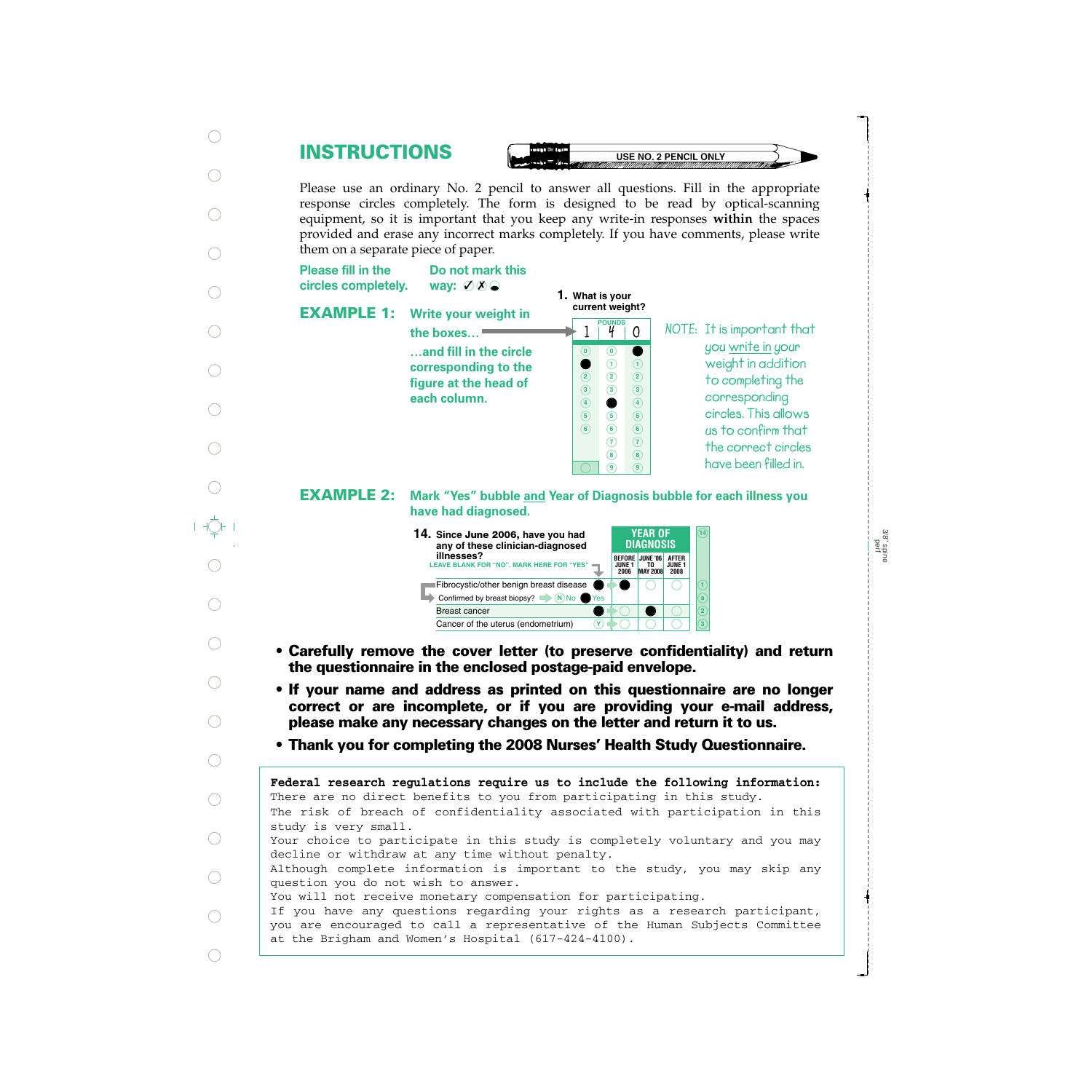|                            |                           |                      | <b>HARVARD MEDICAL SCHOOL</b><br>Page 1<br>▄                                                                                                                                                                                 | <b>NURSES' HEALTH STUDY</b>                                                                                                                                                                                                                                                                                                                                                                                                       |
|----------------------------|---------------------------|----------------------|------------------------------------------------------------------------------------------------------------------------------------------------------------------------------------------------------------------------------|-----------------------------------------------------------------------------------------------------------------------------------------------------------------------------------------------------------------------------------------------------------------------------------------------------------------------------------------------------------------------------------------------------------------------------------|
|                            |                           |                      |                                                                                                                                                                                                                              | 1) (2) (3) (4) (5)                                                                                                                                                                                                                                                                                                                                                                                                                |
|                            | <b>PLEASE USE PENCIL!</b> |                      |                                                                                                                                                                                                                              | 6) (7) (8) (9) (10)                                                                                                                                                                                                                                                                                                                                                                                                               |
|                            | 1. What is your           |                      |                                                                                                                                                                                                                              | $(08)$ $(09)$ $(10)$ $(11)$ $(12)$                                                                                                                                                                                                                                                                                                                                                                                                |
|                            | current weight?           |                      | 2. Do you currently smoke cigarettes?<br>$5 - 14$<br>$($ )<br>$15 - 24$<br>$25 - 34$<br>$35 - 44$                                                                                                                            | $\mathbf{a}$                                                                                                                                                                                                                                                                                                                                                                                                                      |
|                            |                           |                      | Yes $\longrightarrow$ How many/day? $\bigcirc$ 1-4<br>No.<br>3. Have you had your uterus removed?                                                                                                                            | $45+$                                                                                                                                                                                                                                                                                                                                                                                                                             |
| $\left( \mathbf{0}\right)$ | $\circledcirc$            | $\circledcirc$       | Yes Date of surgery: C Before June 1, 2006<br>$()$ No<br>After June 1, 2006                                                                                                                                                  | $\mathbf{a}$                                                                                                                                                                                                                                                                                                                                                                                                                      |
| $\odot$                    | $\odot$                   | $\odot$              | 4. Have you ever had either of your ovaries surgically removed?                                                                                                                                                              | $\overline{4}$                                                                                                                                                                                                                                                                                                                                                                                                                    |
| $\circled{2}$              | $\odot$                   | $\circled{2}$        | Yes a) How many ovaries do you have remaining?<br>( ) No<br><b>None</b><br>One                                                                                                                                               | $\mathbf{a}$                                                                                                                                                                                                                                                                                                                                                                                                                      |
| $\circled{3}$              | $\circled{3}$             | $\circled{3}$        | 5. On average, how often in the past year have you experienced any amount of accidental                                                                                                                                      | $\overline{5}$                                                                                                                                                                                                                                                                                                                                                                                                                    |
| $\circled{4}$              | $\circled{4}$             | $\circled{4}$        | bowel leakage?                                                                                                                                                                                                               |                                                                                                                                                                                                                                                                                                                                                                                                                                   |
| $\circledcirc$             | $\circled{5}$             | $\circledcirc$       | a) Liquid stool:<br>Less than 1/month<br>$1 - 3$ /month<br><b>Never</b>                                                                                                                                                      | $\left( \mathsf{a}\right)$<br>About once/week                                                                                                                                                                                                                                                                                                                                                                                     |
| $\circled{6}$              | $\odot$                   | $\circledcirc$       | Several times/week<br><b>Nearly daily</b>                                                                                                                                                                                    |                                                                                                                                                                                                                                                                                                                                                                                                                                   |
|                            | $\overline{a}$            | $\circled{7}$        | b) Solid stool:<br><b>Never</b><br>Less than 1/month<br>$1 - 3$ /month                                                                                                                                                       | $\mathbf{b}$<br>About once/week                                                                                                                                                                                                                                                                                                                                                                                                   |
|                            | $\circledast$             | $\circled{8}$        | Several times/week<br>$\bigcirc$ Nearly daily                                                                                                                                                                                |                                                                                                                                                                                                                                                                                                                                                                                                                                   |
|                            | $\circledcirc$            | $\circledcirc$       | 6. Do you ever use any kind of pad for protection against leaking urine or stool?                                                                                                                                            | 6 <sup>2</sup>                                                                                                                                                                                                                                                                                                                                                                                                                    |
|                            |                           |                      | <b>No</b><br>Yes                                                                                                                                                                                                             |                                                                                                                                                                                                                                                                                                                                                                                                                                   |
|                            | <b>Never</b>              |                      | 7. During the last 12 months, how often have you leaked or lost control of your urine?<br>Less than once/month<br>O Once/month<br>$\bigcirc$ 2–3 times/month<br>About once/week<br>Almost every day                          |                                                                                                                                                                                                                                                                                                                                                                                                                                   |
|                            |                           |                      | i) When you lose your urine, how much usually leaks?                                                                                                                                                                         |                                                                                                                                                                                                                                                                                                                                                                                                                                   |
|                            |                           |                      | $\bigcirc$ Enough to wet your underwear<br>Enough to wet your outerclothing<br>$( )$ A few drops                                                                                                                             | Enough to wet the floor                                                                                                                                                                                                                                                                                                                                                                                                           |
|                            |                           |                      | ii) When you lose urine, what is the usual cause?                                                                                                                                                                            | ii l                                                                                                                                                                                                                                                                                                                                                                                                                              |
|                            |                           |                      | a Coughing, sneezing, laughing, or doing physical activity<br>(b) A sudden and urgent need to go to the bathroom                                                                                                             |                                                                                                                                                                                                                                                                                                                                                                                                                                   |
|                            |                           |                      | c Both a) and b) equally<br>(d) In other circumstances                                                                                                                                                                       |                                                                                                                                                                                                                                                                                                                                                                                                                                   |
|                            |                           |                      | Since June 2006, have you used Evista (raloxifene) or Nolvadex (tamoxifen)?                                                                                                                                                  | $\bf{8}$                                                                                                                                                                                                                                                                                                                                                                                                                          |
|                            |                           |                      | Yes a) How many months have you used each drug during the 24 month period between June 2006 and June 2008?                                                                                                                   | $\mathbf{a}$                                                                                                                                                                                                                                                                                                                                                                                                                      |
|                            | <b>No</b>                 | <b>Evista</b>        | $\bigcirc$ 1–4 months $\bigcirc$ 5–9 $\bigcirc$ 10–14<br><b>Not Used</b><br>$() 15 - 19$<br>$\bigcirc$ 20–24 months                                                                                                          | E)<br>◯ Used only after 6/08                                                                                                                                                                                                                                                                                                                                                                                                      |
|                            |                           |                      | Nolvadex ◯ Not Used<br>$\bigcirc$ 1–4 months $\bigcirc$ 5–9<br>$\bigcirc$ 10–14<br>$\bigcirc$ 15-19<br>$\bigcirc$ 20-24 months                                                                                               | $\left(\mathsf{N}\right)$<br>$\bigcirc$ Used only after 6/08                                                                                                                                                                                                                                                                                                                                                                      |
|                            |                           |                      |                                                                                                                                                                                                                              |                                                                                                                                                                                                                                                                                                                                                                                                                                   |
|                            |                           |                      |                                                                                                                                                                                                                              | $\mathbf{b}$                                                                                                                                                                                                                                                                                                                                                                                                                      |
|                            |                           |                      | b) Are you currently using Evista or Nolvadex?<br>$\bigcirc$ No, not currently<br>◯ Yes, Evista<br>() Yes, Nolvadex                                                                                                          | $\overline{9}$                                                                                                                                                                                                                                                                                                                                                                                                                    |
|                            |                           |                      | Are you currently using any over-the-counter (e.g., "herbal," "natural," or soy-based) preparations for hormone<br>replacement or to treat post-menopausal symptoms? (Do NOT include food sources like tofu, soy milk, etc.) | $\mathbf{a}$                                                                                                                                                                                                                                                                                                                                                                                                                      |
| $()$ No                    |                           |                      | $\bigcirc$ Yes $\blacksquare$ What type(s)?                                                                                                                                                                                  |                                                                                                                                                                                                                                                                                                                                                                                                                                   |
|                            |                           |                      | $\bigcirc$ Soy estrogen products<br>Natural progesterone cream or wild yam cream<br>Black cohosh (e.g., Remifemin)<br>Other<br>Dong quai (e.g., Rejuvex)                                                                     |                                                                                                                                                                                                                                                                                                                                                                                                                                   |
|                            |                           |                      | 10. Since June 2006, have you used prescription female hormones?                                                                                                                                                             | 10                                                                                                                                                                                                                                                                                                                                                                                                                                |
|                            |                           |                      | $\gamma$ Yes <b>a</b> a) How many months did you use hormones since June 2006?                                                                                                                                               |                                                                                                                                                                                                                                                                                                                                                                                                                                   |
|                            | No                        |                      | $\bigcirc$ 1–4 months $\bigcirc$ 5–9 $\bigcirc$ 10–14 $\bigcirc$ 15–19<br>$\bigcirc$ 20-25<br>$26 - 30$<br>$\bigcirc$ 31-35<br>$\bigcirc$ 36+ months                                                                         |                                                                                                                                                                                                                                                                                                                                                                                                                                   |
|                            |                           |                      | b) Are you currently using them (within the last month)?<br>$\bigcirc$ Yes<br>◯ No If No, skip to Part e.                                                                                                                    | $\mathbf{b}$                                                                                                                                                                                                                                                                                                                                                                                                                      |
|                            |                           |                      | c) Mark the type(s) of hormones you are CURRENTLY using:                                                                                                                                                                     | $\left  \mathbf{c} \right $                                                                                                                                                                                                                                                                                                                                                                                                       |
|                            |                           |                      | <b>Combined:</b> $\bigcirc$ Prempro (cream) $\bigcirc$ Prempro (gold)<br>Prempro (peach)<br>◯ Prempro (light blue)                                                                                                           |                                                                                                                                                                                                                                                                                                                                                                                                                                   |
|                            |                           |                      | Premphase<br>$\bigcirc$ Combipatch<br>FemHRT                                                                                                                                                                                 |                                                                                                                                                                                                                                                                                                                                                                                                                                   |
|                            |                           |                      | <b>Oral Premarin</b><br>◯ Vaginal Estrogen<br>Estrogen: ( )<br><b>Patch Estrogen</b><br>$\bigcirc$ Ogen                                                                                                                      |                                                                                                                                                                                                                                                                                                                                                                                                                                   |
|                            |                           |                      | <b>Estrace</b><br><b>Estratest</b><br>O Other Estrogen (specify in box below)                                                                                                                                                |                                                                                                                                                                                                                                                                                                                                                                                                                                   |
|                            |                           |                      | <b>Progesterone/Progestin:</b><br>◯ Provera/Cycrin/MPA<br>◯ Vaginal ◯ Micronized (e.g., Prometrium)                                                                                                                          |                                                                                                                                                                                                                                                                                                                                                                                                                                   |
|                            |                           |                      | O Other progesterone (specify type in box below)                                                                                                                                                                             | $\left( \begin{matrix} 0 \end{matrix} \right) \left( \begin{matrix} 0 \end{matrix} \right) \left( \begin{matrix} 0 \end{matrix} \right)$                                                                                                                                                                                                                                                                                          |
|                            |                           |                      | Other hormones CURRENTLY used (e.g., Tri-est), Specify:                                                                                                                                                                      | $\bigcirc$ $\bigcirc$ $\bigcirc$                                                                                                                                                                                                                                                                                                                                                                                                  |
|                            |                           |                      |                                                                                                                                                                                                                              | (2)(2)(2)                                                                                                                                                                                                                                                                                                                                                                                                                         |
|                            |                           |                      | d) Since June 2006, how many months have you used the preparation(s) you marked in Part c?                                                                                                                                   | $(3)$ $(3)$ $(3)$ $(d)$                                                                                                                                                                                                                                                                                                                                                                                                           |
|                            |                           |                      | $\bigcirc$ 1–4 months $\bigcirc$ 5–9 $\bigcirc$ 10–14 $\bigcirc$ 15–19<br>$\bigcirc$ 20-25<br>$\bigcirc$ 26-30<br>$\bigcirc$ 31-35<br>$( ) 36+$ months                                                                       | $\bigcirc$ $\bigcirc$ $\bigcirc$ $\bigcirc$                                                                                                                                                                                                                                                                                                                                                                                       |
|                            |                           |                      | e) If you used oral conjugated estrogen (e.g., Premarin) what dose did you usually take?                                                                                                                                     | $\left(5\right)\left(5\right)\left(5\right)$<br>$\left( \mathsf{e}\right)$                                                                                                                                                                                                                                                                                                                                                        |
|                            |                           |                      | $\bigcirc$ .30 mg/day or less<br>$\bigcirc$ .45 mg/day<br>$\bigcirc$ .625 mg/day<br>$\bigcirc$ .9 mg/day                                                                                                                     | 6666                                                                                                                                                                                                                                                                                                                                                                                                                              |
|                            |                           |                      | ◯ Did not take oral conjugated estrogen<br>$\bigcirc$ 1.25 mg/day or higher<br>$\bigcirc$ Unsure                                                                                                                             | $\mathcal{O}(\overline{\mathcal{O}})$                                                                                                                                                                                                                                                                                                                                                                                             |
|                            |                           |                      | f) If you used oral medroxyprogesterone (e.g., Provera, Cycrin), what dose did you usually take?                                                                                                                             | $\bullet \textbf{8} \textbf{)} \textbf{8}$<br>$\vert f \vert$                                                                                                                                                                                                                                                                                                                                                                     |
|                            |                           |                      | $\bigcirc$ 2.5 mg or less $\bigcirc$ 5–9 mg $\bigcirc$ 10 mg $\bigcirc$ More than 10 mg $\bigcirc$ Unsure<br>() Not used                                                                                                     | $\circledcirc$ $\circledcirc$                                                                                                                                                                                                                                                                                                                                                                                                     |
|                            |                           |                      | g) What was your pattern of hormone use (Days per Month)?                                                                                                                                                                    | g,                                                                                                                                                                                                                                                                                                                                                                                                                                |
|                            |                           |                      | Oral or Patch Estrogen: Days per Month  O Not used<br>$\bigcirc$ <1 day/mo.<br>$\bigcirc$ 1-8 days<br>$\bigcirc$ 9-18<br>$\bigcirc$ 19–26                                                                                    | 27+ days/mo.<br>1                                                                                                                                                                                                                                                                                                                                                                                                                 |
|                            |                           | <b>Progesterone:</b> | Days per Month (<br>Not used<br>$\bigcirc$ <1 day/mo.<br>$9 - 18$<br>$) 19 - 26$<br>$() 1-8$ days                                                                                                                            | $\mathbf{2}% ^{2}\mathbf{1}_{B(1)}=\mathbf{1}_{B(1)}=\mathbf{1}_{B(1)}=\mathbf{1}_{B(1)}=\mathbf{1}_{B(1)}=\mathbf{1}_{B(1)}=\mathbf{1}_{B(1)}=\mathbf{1}_{B(1)}=\mathbf{1}_{B(1)}=\mathbf{1}_{B(1)}=\mathbf{1}_{B(1)}=\mathbf{1}_{B(1)}=\mathbf{1}_{B(1)}=\mathbf{1}_{B(1)}=\mathbf{1}_{B(1)}=\mathbf{1}_{B(1)}=\mathbf{1}_{B(1)}=\mathbf{1}_{B(1)}=\mathbf{1}_{B(1)}=\mathbf{1}_{B(1)}=\mathbf{1}_{B(1)}=\$<br>$27+ days/mol$ . |
|                            |                           |                      | Do you usually use a cane or walker?<br>$)$ No<br>Yes                                                                                                                                                                        | $\mathbf{11}$                                                                                                                                                                                                                                                                                                                                                                                                                     |
| (3,                        |                           |                      | 2. Do you have difficulty with your balance?<br>)No<br>Yes<br>Number of times you have fallen to the ground in the past year:                                                                                                | $\widehat{12}$                                                                                                                                                                                                                                                                                                                                                                                                                    |

3/8" spine perf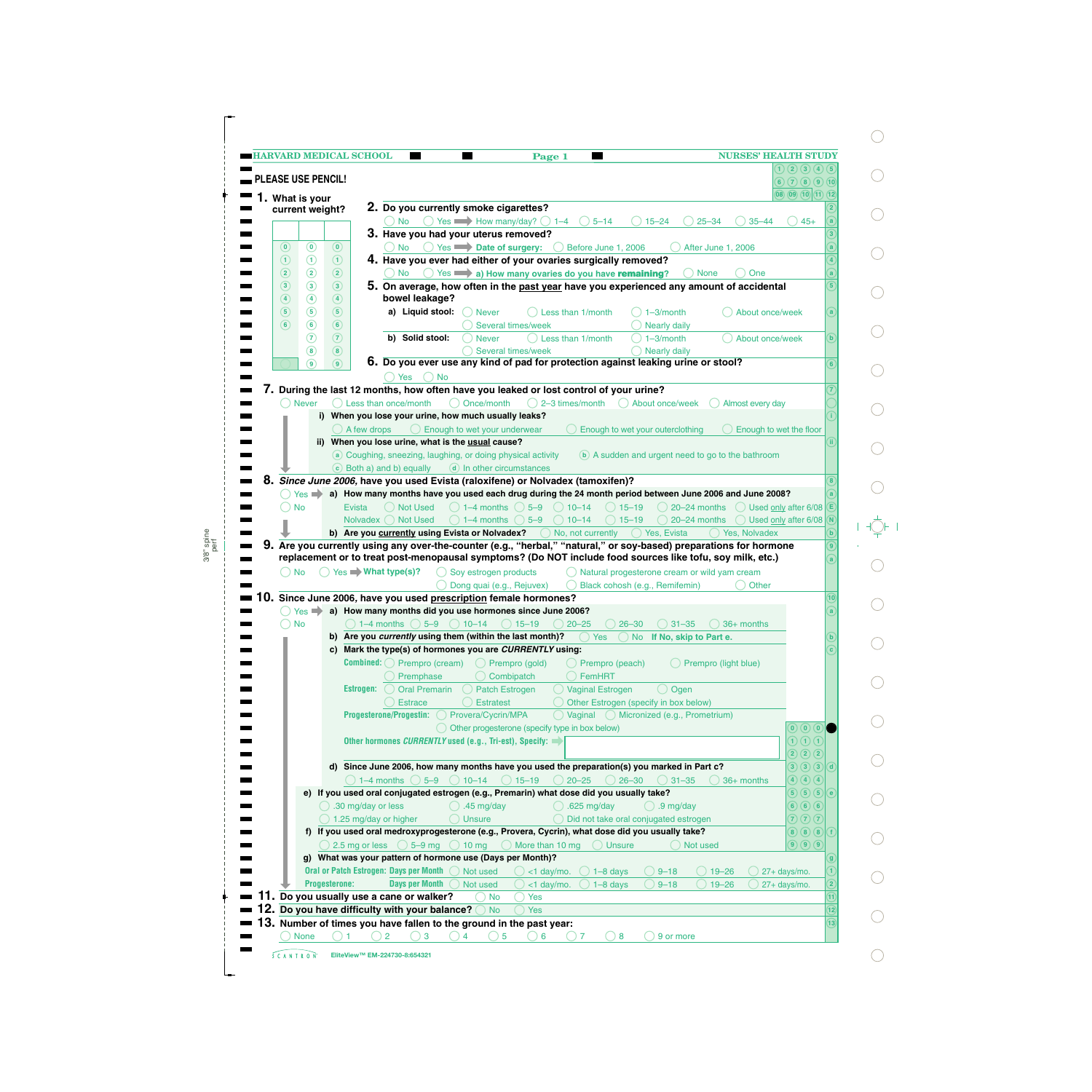| <b>HARVARD MEDICAL SCHOOL</b><br>14. Since June 2006, have you had<br>any of these clinician-diagnosed |                                          |                                                                       | <b>YEAR OF</b><br><b>DIAGNOSIS</b> |                   | Page 2<br>$\left(14\right)$ | 15. Have you ever had any of these clinician-diagnosed                 |                                                      |                            |                                           | <b>NHS 08 L</b>                                                                         | $\overline{15}$ |
|--------------------------------------------------------------------------------------------------------|------------------------------------------|-----------------------------------------------------------------------|------------------------------------|-------------------|-----------------------------|------------------------------------------------------------------------|------------------------------------------------------|----------------------------|-------------------------------------------|-----------------------------------------------------------------------------------------|-----------------|
| illnesses?                                                                                             |                                          |                                                                       | BEFORE JUNE '06                    | <b>AFTER</b>      |                             | illnesses or procedures?                                               |                                                      |                            | YEAR OF FIRST DIAGNOSIS                   |                                                                                         |                 |
| <b>LEAVE BLANK FOR "NO". MARK HERE FOR "YES"</b>                                                       |                                          | <b>JUNE 1</b><br>2006                                                 | TO<br><b>MAY 2008</b> 2008         | JUNE <sub>1</sub> |                             | <b>LEAVE BLANK FOR "NO".</b><br><b>MARK HERE FOR "YES"</b>             |                                                      | 1997 or   1998-<br>Before  | $2002 -$<br>2001<br>2005                  | $\begin{array}{ c c c }\n\hline\n2006 & 2008 + \\ \hline\n2007 & & \hline\n\end{array}$ |                 |
| Fibrocystic/other benign breast disease                                                                | $\Omega$                                 |                                                                       |                                    |                   |                             | Lou Gehrig's disease/                                                  |                                                      |                            |                                           |                                                                                         |                 |
| Confirmed by breast biopsy? $\blacksquare$ (N) No (Y) Yes                                              |                                          |                                                                       |                                    |                   | $\mathbf{a}$                | Amyotrophic Lateral Sclerosis                                          | (Y)                                                  |                            |                                           |                                                                                         |                 |
| Breast cancer                                                                                          | $(\mathbf{Y})$                           |                                                                       |                                    |                   | $\overline{2}$              | Multiple sclerosis                                                     | $\circledcirc$                                       |                            |                                           |                                                                                         |                 |
| Cancer of the uterus (endometrium)                                                                     | $\circledcirc$                           |                                                                       |                                    |                   | $\overline{3}$              | Pernicious anemia/                                                     |                                                      |                            |                                           |                                                                                         |                 |
| Cancer of the ovary                                                                                    | $\mathcal{F}$                            |                                                                       |                                    |                   |                             | B12 deficiency                                                         | $\Omega$                                             |                            |                                           |                                                                                         |                 |
| Colon or rectal polyp (benign)                                                                         | $\circledcirc$                           |                                                                       |                                    |                   | $\overline{5}$              | Shingles                                                               | $\mathcal{F}$                                        |                            |                                           |                                                                                         |                 |
| Cancer of the colon or rectum                                                                          | $\circledcirc$                           |                                                                       |                                    |                   | 6                           | Increased eye pressure in                                              |                                                      |                            |                                           |                                                                                         |                 |
| Cancer of the lung                                                                                     | $\circledcirc$                           |                                                                       |                                    |                   | 7                           | either eye (over 25 mm/Hg)                                             | $\mathbf{\Omega}$                                    |                            |                                           |                                                                                         |                 |
| Melanoma                                                                                               | $\left( \widehat{\mathbf{Y}}\right)$     |                                                                       |                                    |                   | $\overline{\mathbf{8}}$     | Osteoarthritis                                                         | $\circledcirc$                                       |                            |                                           |                                                                                         |                 |
| Basal cell skin cancer                                                                                 | $\widehat{\mathbf{Y}}$                   |                                                                       |                                    |                   | $\overline{9}$              | Sleep apnea                                                            | $\Omega$                                             |                            |                                           |                                                                                         |                 |
| Squamous cell skin cancer                                                                              | $\mathcal{F}$                            |                                                                       |                                    |                   | 10                          | Psoriasis                                                              | $\circledcirc$                                       |                            |                                           |                                                                                         |                 |
| Chronic lymphocytic leukemia                                                                           | $\left( \mathbf{\overline{Y}}\right)$    |                                                                       |                                    |                   | $\overline{11}$             | Psoriatic arthritis                                                    | $(\mathbf{Y})$                                       |                            |                                           |                                                                                         |                 |
| Other cancer                                                                                           | $(\mathbf{Y})$                           |                                                                       |                                    |                   | $\overline{12}$             | Pneumonia, x-ray confirmed                                             | $\circled{r}$                                        |                            |                                           |                                                                                         |                 |
| Specify site of other cancer<br>(e.g., liver, pancreas, etc.)                                          |                                          |                                                                       |                                    |                   |                             | Asthma, Dr. Diagnosed                                                  | $\mathbf{\Omega}$                                    |                            |                                           |                                                                                         |                 |
| Diabetes mellitus                                                                                      | $(\widehat{\textbf{Y}})$                 |                                                                       |                                    |                   | $\overline{13}$             | Emphysema or<br>Chronic bronchitis, Dr Dx                              | $\circledcirc$                                       |                            |                                           |                                                                                         |                 |
| Elevated cholesterol                                                                                   | $\mathcal{F}$                            |                                                                       |                                    |                   | $\overline{14}$             | Gastric or Duodenal ulcer                                              | $\mathbf{\Omega}$                                    |                            |                                           |                                                                                         |                 |
| High blood pressure                                                                                    | $\circledcirc$                           |                                                                       |                                    |                   | (15)                        | Hyperparathyroidism                                                    | $\circledcirc$                                       |                            |                                           |                                                                                         |                 |
| Myocardial infarction (heart attack)                                                                   | $\circledcirc$                           |                                                                       |                                    |                   | (16)                        | 16. In the past two years have you had:                                |                                                      |                            |                                           |                                                                                         | 16 <sup>2</sup> |
| Hospitalized for MI? $(N)$ No $(Y)$ Yes                                                                |                                          |                                                                       |                                    |                   | $\overline{a}$              | (If yes, mark all that apply.)                                         |                                                      | No                         | Yes, for<br>screening                     | Yes, for<br>symptoms                                                                    |                 |
| Angina pectoris                                                                                        | $\circledcirc$                           |                                                                       |                                    |                   | $\overline{17}$             | A physical exam?                                                       |                                                      | (N)                        | $(\mathbf{Y})$                            | $(\mathbf{Y})$                                                                          |                 |
| Confirmed by angiogram? $\sqrt{N}$ No $\sqrt{Y}$ Yes                                                   |                                          |                                                                       |                                    |                   | $\mathbf{a}$                | Exam by eye doctor?                                                    |                                                      | $\binom{N}{k}$             | $\left( \widehat{\mathbf{Y}}\right)$      | $\circledcirc$                                                                          |                 |
| Coronary bypass, angioplasty, or stent                                                                 | $(\lambda)$                              |                                                                       |                                    |                   | $\overline{18}$             | Mammogram?                                                             |                                                      | $\left( \mathbf{N}\right)$ | $\circledcirc$                            | $\mathbf{\Omega}$                                                                       |                 |
| Congestive heart failure                                                                               | $\circledcirc$                           |                                                                       |                                    |                   | $\overline{19}$             | Fasting blood sugar?                                                   |                                                      | $\binom{N}{k}$             | $\circledcirc$                            | $\mathcal{F}$                                                                           |                 |
| Stroke (CVA)                                                                                           | $\mathcal{F}$                            |                                                                       |                                    |                   | $\overline{20}$             | Upper endoscopy                                                        |                                                      |                            |                                           |                                                                                         |                 |
| TIA (Transient ischemic attack)                                                                        | $\circledcirc$                           |                                                                       |                                    |                   | $\overline{21}$             | (esophagus/stomach)                                                    | $(N)$ No                                             | $(Y)$ Yes                  |                                           |                                                                                         |                 |
| Peripheral artery disease or                                                                           | $\mathcal{F}$                            |                                                                       |                                    |                   | $\overline{22}$             | (Virtual) CT Colonoscopy? (N) No                                       |                                                      | $(Y)$ Yes                  |                                           |                                                                                         |                 |
| claudication of legs (not varicose veins)                                                              |                                          |                                                                       |                                    |                   |                             | Colonoscopy?                                                           | $(N)$ No                                             | $(Y)$ Yes                  |                                           |                                                                                         |                 |
| Confirmed by angiogram/surgery? N No (Y) Yes                                                           |                                          |                                                                       |                                    |                   | a                           | Sigmoidoscopy?                                                         | $(N)$ No                                             | $(Y)$ Yes                  |                                           |                                                                                         |                 |
| Carotid surgery (Endarterectomy)                                                                       | $(\mathbf{Y})$<br>$\widehat{\textbf{Y}}$ |                                                                       |                                    |                   | 23                          | Initial reason(s) you had Colonoscopy/Sigmoidoscopy?                   |                                                      |                            |                                           |                                                                                         |                 |
| Pulmonary embolus<br>Atrial fibrillation                                                               | $\overline{\mathbf{r}}$                  |                                                                       |                                    |                   | 24<br>(25)                  | ( ) Visible blood<br>Diarrhea/constipation                             | Occult fecal blood<br>Family history of colon cancer |                            |                                           | () Abdominal pain                                                                       |                 |
| ICD-Implantable Defibrillator                                                                          | $\circledcirc$                           |                                                                       |                                    |                   | (26)                        | Barium enema                                                           |                                                      |                            | ◯ Follow-up of (virtual) CT colonoscopy   |                                                                                         |                 |
| Osteoporosis                                                                                           | $\circledcirc$                           |                                                                       |                                    |                   | (27)                        | Prior polyps                                                           |                                                      |                            | Asymptomatic or routine screening         |                                                                                         |                 |
| Hip replacement                                                                                        | $\circledcirc$                           |                                                                       |                                    |                   | (28)                        | <b>17. Blood Cholesterol</b> (most recent, within last 5 years):       |                                                      |                            |                                           |                                                                                         | (17)            |
| Hip fracture                                                                                           | $\overline{\mathbf{r}}$                  |                                                                       |                                    |                   | (29)                        | $\bigcirc$ Unknown/Not checked within 5 yrs $\bigcirc$ <140 mg/dl      |                                                      |                            |                                           | $)140 - 159$                                                                            |                 |
| Graves' Disease/Hyperthyroidism                                                                        | $\circledcirc$                           |                                                                       |                                    |                   | $\bf{30}$                   | $160 - 179$                                                            | $( )180 - 199$                                       | $200 - 219$                |                                           | 220-239                                                                                 |                 |
| Glaucoma                                                                                               | $\overline{\mathbf{r}}$                  |                                                                       |                                    |                   | (31)                        | $240 - 269$                                                            | $270 - 299$                                          | $300 - 329$                |                                           | 330+ mg/dl                                                                              |                 |
| Macular degeneration of retina                                                                         | $\circledcirc$                           |                                                                       |                                    |                   | (32)                        | <b>18. Current usual blood pressure</b> (if checked within 2 years):   |                                                      |                            |                                           |                                                                                         | (18)            |
| Cataract-1st Diagnosis (Dx)                                                                            | $\overline{\circ}$                       |                                                                       |                                    |                   | (33)                        | Systolic:                                                              | Unknown/Not checked within 2 years                   |                            |                                           |                                                                                         | a               |
| Cataract extraction                                                                                    | $\circledcirc$                           |                                                                       |                                    |                   | (34)                        | $\bigcirc$ <105 mmHg $\bigcirc$ 105-114                                | $()115 - 124$                                        |                            | $125 - 134$                               |                                                                                         |                 |
| Alzheimer's disease                                                                                    | $\overline{\mathbf{r}}$                  |                                                                       |                                    |                   | (35)                        | 135-144                                                                | $)145 - 154$<br>$)155 - 164$                         |                            | $165 - 174$                               | $)175+$                                                                                 |                 |
| Parkinson's disease                                                                                    | $\circledcirc$                           |                                                                       |                                    |                   | 36                          | Diastolic:                                                             | Unknown/Not checked within 2 years                   |                            |                                           |                                                                                         | $\mathbf{b}$    |
| Ulcerative colitis/Crohn's                                                                             | $\circledcirc$<br>$\circledcirc$         |                                                                       |                                    |                   | $\overline{37}$             | $\leq$ 65 mmHg $\bigcirc$ 65-74                                        | $^{()}$ 75–84                                        |                            | $( )85 - 89$                              |                                                                                         |                 |
| Barrett's esophagus                                                                                    | $\overline{\circ}$                       |                                                                       |                                    |                   | $\overline{38}$             | $90 - 94$<br>$95 - 104$                                                | $105+$                                               |                            |                                           |                                                                                         |                 |
| Kidney stones                                                                                          | $\circledcirc$                           |                                                                       |                                    |                   | $\mathbf{39}$<br>(40)       | 19. Your resting pulse rate: (please take after sitting for 5 min.) 19 |                                                      |                            |                                           |                                                                                         |                 |
| SLE (systemic lupus)<br>Rheumatoid arthritis, clinician Dx                                             | $\overline{\circ}$                       |                                                                       |                                    |                   | (41)                        | ()Unsure<br>$<$ 55/min<br>$( )55 - 59$                                 | $( )60 - 64$                                         |                            | $( )65 - 69$                              | $270 - 74$                                                                              |                 |
| Gout                                                                                                   | $\circledcirc$                           |                                                                       |                                    |                   | $ 42\rangle$                | $0.80 - 84$<br>$^{()}$ 75–79                                           | $)85 - 89$                                           |                            | $)90 - 99$                                | $100$ or more                                                                           |                 |
| Depression, clinician Dx                                                                               | $\circledcirc$                           | 0                                                                     |                                    |                   | (43)                        | 20. Is this your correct date of birth?                                |                                                      | $\Rightarrow$              |                                           |                                                                                         |                 |
| Other major illness or surgery since                                                                   | $\circ$                                  |                                                                       |                                    |                   | (44)                        | Yes<br>$(\ )$                                                          |                                                      |                            |                                           |                                                                                         |                 |
| <b>June 2006</b>                                                                                       |                                          |                                                                       |                                    |                   |                             | No<br>$\rightarrow$                                                    | If no, please<br>write correct                       |                            |                                           |                                                                                         |                 |
| Please specify:<br>Date:                                                                               |                                          |                                                                       |                                    |                   |                             |                                                                        | date.                                                | <b>MONTH</b>               | <b>DAY</b>                                | <b>YEAR</b>                                                                             |                 |
|                                                                                                        |                                          |                                                                       |                                    |                   |                             |                                                                        |                                                      | (1)(2)(4)(8)(P)            |                                           |                                                                                         |                 |
|                                                                                                        | $\left( 0\right)$                        | $(1)$ (2) (3) (4) (5) (6) (7) (8) (9)                                 |                                    |                   |                             | $\odot$ $\odot$ $\odot$                                                |                                                      |                            |                                           |                                                                                         |                 |
|                                                                                                        |                                          | $\begin{pmatrix} 0 & 1 & 2 & 3 & 4 & 5 & 6 & 7 & 8 & 9 \end{pmatrix}$ |                                    |                   |                             | $\begin{pmatrix} 0 & 1 & 2 & 3 & 4 & 5 & 6 & 7 & 8 & 9 \end{pmatrix}$  |                                                      |                            | $(1)$ (2) (4) (8) (P) (1) (2) (4) (8) (P) |                                                                                         | (B)<br>E        |
|                                                                                                        |                                          |                                                                       |                                    |                   |                             |                                                                        |                                                      |                            |                                           |                                                                                         |                 |

 $\bigcirc$  $\bigcirc$  $\bigcirc$  $\bigcirc$  $\bigcirc$  $\bigcirc$  $\bigcirc$  $\bigcirc$  $\bigcirc$  $\bigcirc$  $\bigcirc$  $\bigcirc$  $\bigcirc$  $\bigcirc$  $\bigcirc$  $\bigcirc$  $\bigcirc$ 

 $\bigcirc$ 

 $\bigcirc$ 

3/8" spine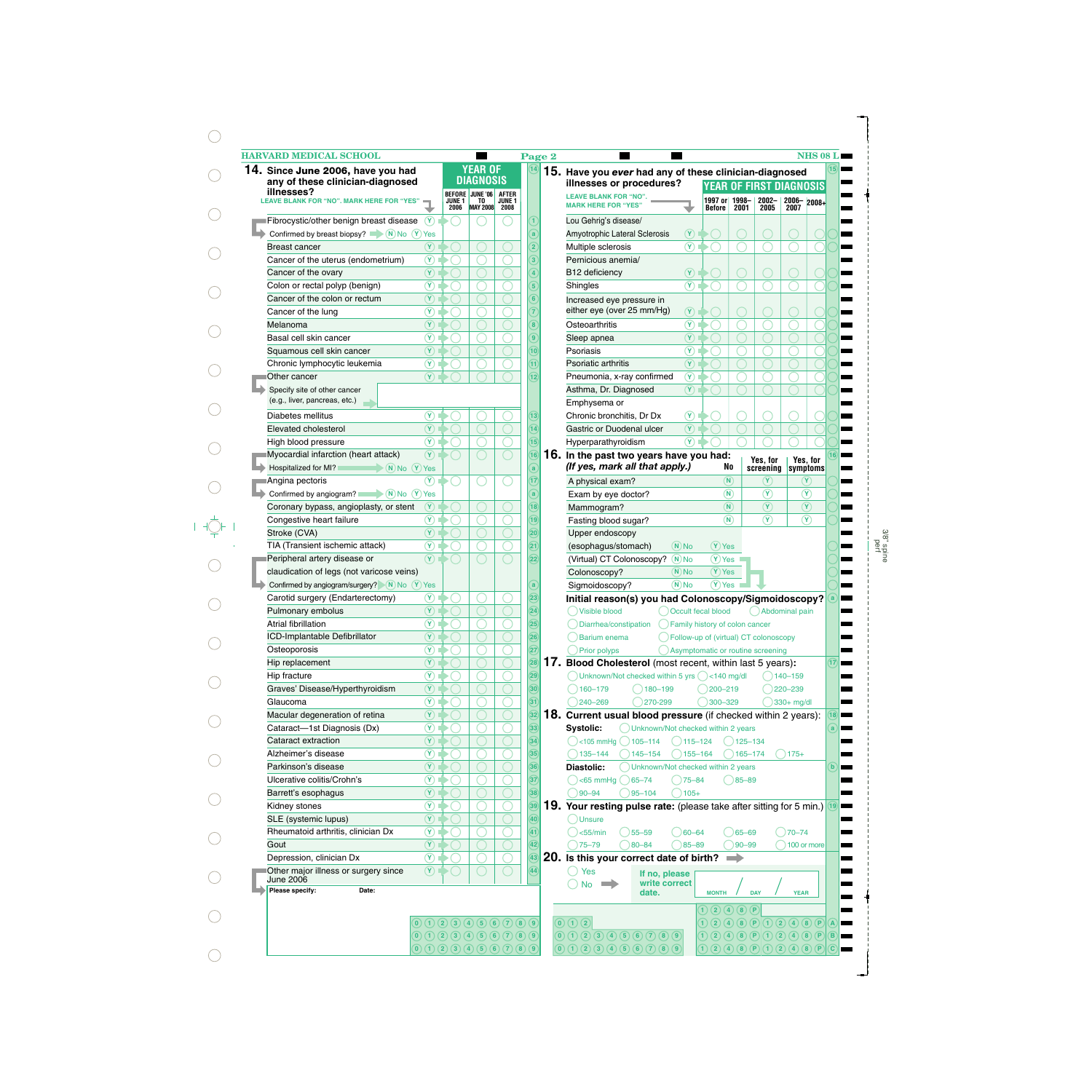| 21<br>Regular Medication (Mark if used regularly in past 2 years.) 21                      | Page 3       | 24. Have any of the following                                |                          |       | <b>NURSES' HEALTH STUDY</b><br><b>Relative's Age at First Diagnosis</b>                                                                                                                                                                   |                      |         |
|--------------------------------------------------------------------------------------------|--------------|--------------------------------------------------------------|--------------------------|-------|-------------------------------------------------------------------------------------------------------------------------------------------------------------------------------------------------------------------------------------------|----------------------|---------|
|                                                                                            |              | biological relatives had                                     |                          |       | (Do not count half siblings.)                                                                                                                                                                                                             |                      |         |
| Acetaminophen (e.g., Tylenol)                                                              |              |                                                              | Before Age 50 Age 60     |       |                                                                                                                                                                                                                                           | Age                  | Age     |
| Days/week:<br>$2 - 3$<br>$6+$ days<br>$4 - 5$                                              |              | <b>Ovarian Cancer?</b>                                       | age 50                   | to 59 | to 69                                                                                                                                                                                                                                     | 70+                  | unknown |
| $1 - 2$<br>Total tabs/wk:<br>$3 - 5$<br>$6 - 14$<br>$15+$ tab                              |              | Sister $(Y)$<br>No                                           |                          |       |                                                                                                                                                                                                                                           |                      |         |
| "Baby" or low dose aspirin (100 mg or less/tablet)                                         |              | Daughter $\vee$                                              |                          |       |                                                                                                                                                                                                                                           |                      |         |
| Days/week:<br>2–3<br>$4 - 5$<br>$6+$ days                                                  |              | <b>Breast Cancer?</b>                                        |                          |       |                                                                                                                                                                                                                                           |                      |         |
| $1 - 2$<br>Total tabs/wk:<br>$3 - 5$<br>$6 - 14$<br>$15+$ tab                              |              | $(\mathbf{Y})$<br>One Sister<br>No                           |                          |       |                                                                                                                                                                                                                                           |                      |         |
| Aspirin or aspirin-containing products (325 mg or more/tablet)                             |              | (Y)<br><b>Additional Sister</b>                              |                          |       |                                                                                                                                                                                                                                           |                      |         |
| $4 - 5$<br>Days/week:<br>$6+$ days<br>2–3                                                  |              | Daughter Y                                                   |                          |       |                                                                                                                                                                                                                                           |                      |         |
| $1 - 2$<br>Total tabs/wk:<br>$3 - 5$<br>$6 - 14$<br>$15+$ tab                              |              | <b>Colon or Rectal Cancer?</b>                               |                          |       |                                                                                                                                                                                                                                           |                      |         |
| Ibuprofen (e.g., Advil, Motrin, Nuprin)                                                    |              | One Sibling<br>(Y)<br>No                                     |                          |       |                                                                                                                                                                                                                                           |                      |         |
| Days/week:<br>$2 - 3$<br>$4 - 5$<br>6+ days                                                |              | (Y)<br><b>Additional Sibling</b>                             |                          |       |                                                                                                                                                                                                                                           |                      |         |
| $1 - 2$                                                                                    |              |                                                              |                          |       |                                                                                                                                                                                                                                           |                      |         |
| Total tabs/wk:<br>$3 - 5$<br>$6 - 14$<br>$15+$ tab                                         |              | Offspring $\vee$                                             |                          |       |                                                                                                                                                                                                                                           |                      |         |
| COX-2 inhibitors (Celebrex)                                                                |              | <b>Pancreatic Cancer?</b>                                    |                          |       |                                                                                                                                                                                                                                           |                      |         |
| Days/week:<br>$6+$ days<br>$2 - 3$<br>$4 - 5$                                              |              | Parent $\circled{r}$<br><b>No</b>                            |                          |       |                                                                                                                                                                                                                                           |                      |         |
| Other anti-inflammatory analgesics, 2+ times/week                                          |              | (Y)<br>Sibling                                               |                          |       |                                                                                                                                                                                                                                           |                      |         |
| (e.g., Aleve, Naprosyn, Relafen, Ketoprofen, Anaprox)                                      |              | Melanoma?                                                    |                          |       |                                                                                                                                                                                                                                           |                      |         |
| Thiazide diuretic<br>Lasix<br>Potassium                                                    |              | Parent (Y)<br><b>No</b>                                      |                          |       |                                                                                                                                                                                                                                           |                      |         |
| Calcium blocker (e.g., Calan, Procardia, Cardizem, Norvasc)                                |              | (Y)<br>Sibling                                               |                          |       |                                                                                                                                                                                                                                           |                      |         |
| Beta-blocker (e.g., Inderal, Lopressor, Tenormin, Corgard)                                 |              | (Y)<br>Offspring                                             |                          |       |                                                                                                                                                                                                                                           |                      |         |
|                                                                                            |              |                                                              |                          |       |                                                                                                                                                                                                                                           |                      |         |
| ACE Inhibitors (e.g., Capoten, Vasotec, Zestril)                                           |              | Cancer of the Uterus? (exclude fibroids and cervical cancer) |                          |       |                                                                                                                                                                                                                                           |                      |         |
| Angiotensin receptor blocker [e.g., valsartan (Diovan),                                    |              | Mother<br>(Y)<br><b>No</b>                                   |                          |       |                                                                                                                                                                                                                                           |                      |         |
| Iosartan (Cozaar), irgesartan (Avapro)]                                                    |              | Sister $(Y)$                                                 |                          |       |                                                                                                                                                                                                                                           |                      |         |
| Other anti-hypertensive (e.g., clonidine, doxazosin)                                       |              | (Y)<br>Offspring                                             |                          |       |                                                                                                                                                                                                                                           |                      |         |
| Coumadin<br>Plavix<br>Digoxin<br>Antiarrhythmic                                            |              | <b>Kidney Cancer?</b>                                        |                          |       |                                                                                                                                                                                                                                           |                      |         |
| "Statin" cholesterol-lowering drug:                                                        |              | Parent $\mathbf{\hat{Y}}$<br><b>No</b>                       |                          |       |                                                                                                                                                                                                                                           |                      |         |
| Mevacor (lovastatin)<br>Zocor (simvastatin)<br>Crestor                                     |              | Sibling $\circled{v}$                                        |                          |       |                                                                                                                                                                                                                                           |                      |         |
|                                                                                            |              |                                                              |                          |       | <b>Relative's Age at First Diagnosis</b>                                                                                                                                                                                                  |                      |         |
| Pravachol (pravastatin) $\bigcirc$ Lipitor (atorvastatin)<br>Other                         |              |                                                              |                          |       | (Do not count half siblings.)                                                                                                                                                                                                             |                      |         |
| Other cholesterol-lowering drug [e.g., niacin, Lopid (gemfibrozil),                        |              |                                                              | Before   Age 50   Age 60 |       |                                                                                                                                                                                                                                           | Age                  | Age     |
| Tricor (fenofibrate), Questran (cholestyramine), Colestid, Zetia]                          |              | <b>Myocardial Infarction?</b>                                | age 50                   | to 59 | to 69                                                                                                                                                                                                                                     | 70+                  | unknown |
| Steroids taken orally (e.g., Prednisone, Decadron, Medrol)                                 |              | Brother $(Y)$<br><b>No</b>                                   |                          |       |                                                                                                                                                                                                                                           |                      |         |
| Insulin<br>Metformin                                                                       |              | Sister<br>(Y)                                                |                          |       |                                                                                                                                                                                                                                           |                      |         |
| Other Oral hypoglycemic medication                                                         |              | (Y)<br>Offspring                                             |                          |       |                                                                                                                                                                                                                                           |                      |         |
| SSRIs (Celexa, Lexapro, Prozac, Paxil, Zoloft, Luvox)                                      |              | Stroke (CVA)?                                                |                          |       |                                                                                                                                                                                                                                           |                      |         |
| Other antidepressants (e.g., Elavil, Tofranil, Pamelor)                                    |              | Mother (Y)<br><b>No</b>                                      |                          |       |                                                                                                                                                                                                                                           |                      |         |
| Minor tranquilizers (e.g., Valium, Xanax, Ativan, Librium)                                 |              | Father $\circled{v}$                                         |                          |       |                                                                                                                                                                                                                                           |                      |         |
| Prilosec, Nexium, Prevacid (Iansoprazole), Protonix, Aciphex                               |              | Sibling $\circledcirc$                                       |                          |       |                                                                                                                                                                                                                                           |                      |         |
|                                                                                            |              |                                                              |                          |       |                                                                                                                                                                                                                                           |                      |         |
| H2 blocker (e.g., Pepcid, Tagamet, Zantac, Axid)                                           |              | <b>Multiple Sclerosis (MS)?</b>                              |                          |       |                                                                                                                                                                                                                                           |                      |         |
| Namenda<br>Aricept                                                                         |              | Mother $(Y)$<br><b>No</b>                                    |                          |       |                                                                                                                                                                                                                                           |                      |         |
| Fosamax, Actonel, or other bisphosphonate                                                  |              | Father $\circledcirc$                                        |                          |       |                                                                                                                                                                                                                                           |                      |         |
| Ambien. Sonata or Lunesta                                                                  |              | Sibling <sup>(Y)</sup>                                       |                          |       |                                                                                                                                                                                                                                           |                      |         |
| Other prescription sleep meds. (e.g., Trazodone, Rozerem)                                  |              | Offspring <sup>Y</sup>                                       |                          |       |                                                                                                                                                                                                                                           |                      |         |
| Other regular medications (no need to specify)                                             |              | Parkinson's Disease?                                         |                          |       |                                                                                                                                                                                                                                           |                      |         |
| During the past 4 years, what is the TOTAL amount of                                       | (22)         | Mother $(Y)$<br><b>No</b>                                    |                          |       |                                                                                                                                                                                                                                           |                      |         |
| time you used antibiotics? (Exclude skin creams,                                           |              | Father $(Y)$ $\rightarrow$ $\bigcirc$                        |                          |       |                                                                                                                                                                                                                                           |                      |         |
| mouthwash or isoniazid.)                                                                   |              |                                                              |                          |       |                                                                                                                                                                                                                                           |                      |         |
|                                                                                            |              | Sibling <sup>Y</sup>                                         |                          |       |                                                                                                                                                                                                                                           |                      |         |
| <b>None</b><br>$\bigcirc$ Less than 15 days<br>$\big)$ 15 days to 2 months                 |              | <b>Rheumatoid Arthritis or Lupus (SLE)?</b>                  |                          |       |                                                                                                                                                                                                                                           |                      |         |
| 2 to 4 months<br>4 months to 2 years                                                       |              | Parent $\left(\overline{Y}\right)$<br>No                     |                          |       |                                                                                                                                                                                                                                           |                      |         |
| 2 to 3 years<br>Over 3 years                                                               |              | Sibling <sup>(Y)</sup>                                       |                          |       |                                                                                                                                                                                                                                           |                      |         |
| a) What was the most common reason that you used an antibiotic?                            |              | Offspring <sup>Y</sup>                                       |                          |       |                                                                                                                                                                                                                                           |                      |         |
|                                                                                            |              | 25. What is your current status?                             |                          |       |                                                                                                                                                                                                                                           |                      |         |
|                                                                                            |              |                                                              |                          |       |                                                                                                                                                                                                                                           |                      |         |
| <b>Respiratory infection</b><br>UTI<br>Acne/Rosacea                                        |              | <b>Married</b>                                               | () Divorced              |       |                                                                                                                                                                                                                                           | Widowed              |         |
| <b>Chronic bronchitis</b><br>Other<br><b>Dental</b>                                        | (23)         | <b>Domestic Partnership</b>                                  | Separated                |       |                                                                                                                                                                                                                                           | <b>Never married</b> |         |
|                                                                                            |              |                                                              |                          |       |                                                                                                                                                                                                                                           |                      |         |
| required hospitalization or a transfusion?                                                 |              |                                                              |                          |       |                                                                                                                                                                                                                                           |                      |         |
| $\bigcirc$ Yes $\blacktriangleright$ a) What was the site of the bleeding? (Mark all       |              | 26. Your living arrangement: (Mark all that apply.)          |                          |       |                                                                                                                                                                                                                                           |                      |         |
| ( ) No                                                                                     |              | Alone                                                        |                          |       |                                                                                                                                                                                                                                           |                      |         |
| that apply.)                                                                               |              |                                                              |                          |       |                                                                                                                                                                                                                                           |                      |         |
| Have you ever had gastrointestinal bleeding that<br>Stomach ( Duodenum<br><b>Esophagus</b> |              | ) With spouse or partner                                     |                          |       | $\mathfrak{D}\hspace{0.05cm} \mathfrak{D}\hspace{0.05cm} \mathfrak{D}\hspace{0.05cm} \mathfrak{D}\hspace{0.05cm} \mathfrak{D}\hspace{0.05cm} \mathfrak{D}\hspace{0.05cm} \mathfrak{D}$                                                    |                      |         |
| Other<br>Site unknown<br>Colon/rectum                                                      |              | With other family                                            |                          |       | 2) 2) 2) 2) 2) 2) 2)                                                                                                                                                                                                                      |                      |         |
| b) What year(s) did this happen? (Mark all that apply.)                                    | $\mathbf{b}$ | Assisted living facility                                     |                          |       | $\bigcirc$ (4) (4) (4) (4) (4) (4) (4)                                                                                                                                                                                                    |                      |         |
| $\bigcirc$ '94–'97<br>Before 1990<br>$'90 - '93$<br>$\bigcirc$ '98–'99'                    |              | <b>Nursing home</b>                                          |                          |       | 8 8 8 8 8 8 8 8<br>$\widehat{\mathsf{P}}\left(\widehat{\mathsf{P}}\right)\widehat{\mathsf{P}}\left(\widehat{\mathsf{P}}\right)\widehat{\mathsf{P}}\left(\widehat{\mathsf{P}}\right)\widehat{\mathsf{P}}\left(\widehat{\mathsf{P}}\right)$ |                      |         |

| <b>URSES' HEALTH STUDY</b><br>s Age at First Diagnosis<br>(24)<br>not count half siblings.)<br>e 50   Age 60<br>Age<br>Age<br>59<br>to 69<br>70+<br>unknown<br>$\mathbf{(o)}$<br>(B)<br>$(\mathbf{c})$<br>$(\mathsf{P})$<br>(M)<br>and cervical cancer)<br>$(\boldsymbol{\sf U})$<br>$(\mathsf{K})$<br>s Age at First Diagnosis<br>not count half siblings.)<br>e 50<br>Age 60<br>Age<br>Age<br>59<br>70+<br>unknown<br>to 69<br>(MI)<br>$\circled{s}$<br>$\circledR$<br>$\left( \widehat{\mathsf{P}}\right)$<br><u>)?</u><br>$(\mathsf{R})$<br>(25)<br>◯ Widowed<br>đ<br>ted (<br>Never married<br>(26)<br>Ill that apply.)<br>2) 2) 2) 2) 2) 2) 2)<br>$\left( 4\right) \left( 4\right) \left( 4\right) \left( 4\right) \left( 4\right) \left( 4\right) \left( 4\right)$<br>$\begin{pmatrix} 8 & 0 & 0 \\ 0 & 0 & 0 \\ 0 & 0 & 0 \\ 0 & 0 & 0 \\ 0 & 0 & 0 \\ 0 & 0 & 0 \\ 0 & 0 & 0 \\ 0 & 0 & 0 & 0 \\ 0 & 0 & 0 & 0 \\ 0 & 0 & 0 & 0 \\ 0 & 0 & 0 & 0 & 0 \\ 0 & 0 & 0 & 0 & 0 \\ 0 & 0 & 0 & 0 & 0 \\ 0 & 0 & 0 & 0 & 0 & 0 \\ 0 & 0 & 0 & 0 & 0 & 0 \\ 0 & 0 & 0 & 0 & 0 & 0 & 0 \\ 0 & 0 & 0 & 0 & $<br>$\mathsf{P}(\mathsf{P})\mathsf{P}(\mathsf{P})\mathsf{P}(\mathsf{P})\mathsf{P}(\mathsf{P})\mathsf{P}$ |  |  |  |
|---------------------------------------------------------------------------------------------------------------------------------------------------------------------------------------------------------------------------------------------------------------------------------------------------------------------------------------------------------------------------------------------------------------------------------------------------------------------------------------------------------------------------------------------------------------------------------------------------------------------------------------------------------------------------------------------------------------------------------------------------------------------------------------------------------------------------------------------------------------------------------------------------------------------------------------------------------------------------------------------------------------------------------------------------------------------------------------------------------------------------------------------------------------------------------------------------------------------|--|--|--|
|                                                                                                                                                                                                                                                                                                                                                                                                                                                                                                                                                                                                                                                                                                                                                                                                                                                                                                                                                                                                                                                                                                                                                                                                                     |  |  |  |
|                                                                                                                                                                                                                                                                                                                                                                                                                                                                                                                                                                                                                                                                                                                                                                                                                                                                                                                                                                                                                                                                                                                                                                                                                     |  |  |  |
|                                                                                                                                                                                                                                                                                                                                                                                                                                                                                                                                                                                                                                                                                                                                                                                                                                                                                                                                                                                                                                                                                                                                                                                                                     |  |  |  |
|                                                                                                                                                                                                                                                                                                                                                                                                                                                                                                                                                                                                                                                                                                                                                                                                                                                                                                                                                                                                                                                                                                                                                                                                                     |  |  |  |
|                                                                                                                                                                                                                                                                                                                                                                                                                                                                                                                                                                                                                                                                                                                                                                                                                                                                                                                                                                                                                                                                                                                                                                                                                     |  |  |  |
|                                                                                                                                                                                                                                                                                                                                                                                                                                                                                                                                                                                                                                                                                                                                                                                                                                                                                                                                                                                                                                                                                                                                                                                                                     |  |  |  |
|                                                                                                                                                                                                                                                                                                                                                                                                                                                                                                                                                                                                                                                                                                                                                                                                                                                                                                                                                                                                                                                                                                                                                                                                                     |  |  |  |
|                                                                                                                                                                                                                                                                                                                                                                                                                                                                                                                                                                                                                                                                                                                                                                                                                                                                                                                                                                                                                                                                                                                                                                                                                     |  |  |  |
|                                                                                                                                                                                                                                                                                                                                                                                                                                                                                                                                                                                                                                                                                                                                                                                                                                                                                                                                                                                                                                                                                                                                                                                                                     |  |  |  |
|                                                                                                                                                                                                                                                                                                                                                                                                                                                                                                                                                                                                                                                                                                                                                                                                                                                                                                                                                                                                                                                                                                                                                                                                                     |  |  |  |
|                                                                                                                                                                                                                                                                                                                                                                                                                                                                                                                                                                                                                                                                                                                                                                                                                                                                                                                                                                                                                                                                                                                                                                                                                     |  |  |  |
|                                                                                                                                                                                                                                                                                                                                                                                                                                                                                                                                                                                                                                                                                                                                                                                                                                                                                                                                                                                                                                                                                                                                                                                                                     |  |  |  |
|                                                                                                                                                                                                                                                                                                                                                                                                                                                                                                                                                                                                                                                                                                                                                                                                                                                                                                                                                                                                                                                                                                                                                                                                                     |  |  |  |
|                                                                                                                                                                                                                                                                                                                                                                                                                                                                                                                                                                                                                                                                                                                                                                                                                                                                                                                                                                                                                                                                                                                                                                                                                     |  |  |  |
|                                                                                                                                                                                                                                                                                                                                                                                                                                                                                                                                                                                                                                                                                                                                                                                                                                                                                                                                                                                                                                                                                                                                                                                                                     |  |  |  |
|                                                                                                                                                                                                                                                                                                                                                                                                                                                                                                                                                                                                                                                                                                                                                                                                                                                                                                                                                                                                                                                                                                                                                                                                                     |  |  |  |
|                                                                                                                                                                                                                                                                                                                                                                                                                                                                                                                                                                                                                                                                                                                                                                                                                                                                                                                                                                                                                                                                                                                                                                                                                     |  |  |  |
|                                                                                                                                                                                                                                                                                                                                                                                                                                                                                                                                                                                                                                                                                                                                                                                                                                                                                                                                                                                                                                                                                                                                                                                                                     |  |  |  |
|                                                                                                                                                                                                                                                                                                                                                                                                                                                                                                                                                                                                                                                                                                                                                                                                                                                                                                                                                                                                                                                                                                                                                                                                                     |  |  |  |
|                                                                                                                                                                                                                                                                                                                                                                                                                                                                                                                                                                                                                                                                                                                                                                                                                                                                                                                                                                                                                                                                                                                                                                                                                     |  |  |  |
|                                                                                                                                                                                                                                                                                                                                                                                                                                                                                                                                                                                                                                                                                                                                                                                                                                                                                                                                                                                                                                                                                                                                                                                                                     |  |  |  |
|                                                                                                                                                                                                                                                                                                                                                                                                                                                                                                                                                                                                                                                                                                                                                                                                                                                                                                                                                                                                                                                                                                                                                                                                                     |  |  |  |
|                                                                                                                                                                                                                                                                                                                                                                                                                                                                                                                                                                                                                                                                                                                                                                                                                                                                                                                                                                                                                                                                                                                                                                                                                     |  |  |  |
|                                                                                                                                                                                                                                                                                                                                                                                                                                                                                                                                                                                                                                                                                                                                                                                                                                                                                                                                                                                                                                                                                                                                                                                                                     |  |  |  |
|                                                                                                                                                                                                                                                                                                                                                                                                                                                                                                                                                                                                                                                                                                                                                                                                                                                                                                                                                                                                                                                                                                                                                                                                                     |  |  |  |
|                                                                                                                                                                                                                                                                                                                                                                                                                                                                                                                                                                                                                                                                                                                                                                                                                                                                                                                                                                                                                                                                                                                                                                                                                     |  |  |  |
|                                                                                                                                                                                                                                                                                                                                                                                                                                                                                                                                                                                                                                                                                                                                                                                                                                                                                                                                                                                                                                                                                                                                                                                                                     |  |  |  |
|                                                                                                                                                                                                                                                                                                                                                                                                                                                                                                                                                                                                                                                                                                                                                                                                                                                                                                                                                                                                                                                                                                                                                                                                                     |  |  |  |
|                                                                                                                                                                                                                                                                                                                                                                                                                                                                                                                                                                                                                                                                                                                                                                                                                                                                                                                                                                                                                                                                                                                                                                                                                     |  |  |  |
|                                                                                                                                                                                                                                                                                                                                                                                                                                                                                                                                                                                                                                                                                                                                                                                                                                                                                                                                                                                                                                                                                                                                                                                                                     |  |  |  |
|                                                                                                                                                                                                                                                                                                                                                                                                                                                                                                                                                                                                                                                                                                                                                                                                                                                                                                                                                                                                                                                                                                                                                                                                                     |  |  |  |
|                                                                                                                                                                                                                                                                                                                                                                                                                                                                                                                                                                                                                                                                                                                                                                                                                                                                                                                                                                                                                                                                                                                                                                                                                     |  |  |  |
|                                                                                                                                                                                                                                                                                                                                                                                                                                                                                                                                                                                                                                                                                                                                                                                                                                                                                                                                                                                                                                                                                                                                                                                                                     |  |  |  |
|                                                                                                                                                                                                                                                                                                                                                                                                                                                                                                                                                                                                                                                                                                                                                                                                                                                                                                                                                                                                                                                                                                                                                                                                                     |  |  |  |
|                                                                                                                                                                                                                                                                                                                                                                                                                                                                                                                                                                                                                                                                                                                                                                                                                                                                                                                                                                                                                                                                                                                                                                                                                     |  |  |  |
|                                                                                                                                                                                                                                                                                                                                                                                                                                                                                                                                                                                                                                                                                                                                                                                                                                                                                                                                                                                                                                                                                                                                                                                                                     |  |  |  |
|                                                                                                                                                                                                                                                                                                                                                                                                                                                                                                                                                                                                                                                                                                                                                                                                                                                                                                                                                                                                                                                                                                                                                                                                                     |  |  |  |
|                                                                                                                                                                                                                                                                                                                                                                                                                                                                                                                                                                                                                                                                                                                                                                                                                                                                                                                                                                                                                                                                                                                                                                                                                     |  |  |  |
|                                                                                                                                                                                                                                                                                                                                                                                                                                                                                                                                                                                                                                                                                                                                                                                                                                                                                                                                                                                                                                                                                                                                                                                                                     |  |  |  |
|                                                                                                                                                                                                                                                                                                                                                                                                                                                                                                                                                                                                                                                                                                                                                                                                                                                                                                                                                                                                                                                                                                                                                                                                                     |  |  |  |
|                                                                                                                                                                                                                                                                                                                                                                                                                                                                                                                                                                                                                                                                                                                                                                                                                                                                                                                                                                                                                                                                                                                                                                                                                     |  |  |  |
|                                                                                                                                                                                                                                                                                                                                                                                                                                                                                                                                                                                                                                                                                                                                                                                                                                                                                                                                                                                                                                                                                                                                                                                                                     |  |  |  |
|                                                                                                                                                                                                                                                                                                                                                                                                                                                                                                                                                                                                                                                                                                                                                                                                                                                                                                                                                                                                                                                                                                                                                                                                                     |  |  |  |
|                                                                                                                                                                                                                                                                                                                                                                                                                                                                                                                                                                                                                                                                                                                                                                                                                                                                                                                                                                                                                                                                                                                                                                                                                     |  |  |  |
|                                                                                                                                                                                                                                                                                                                                                                                                                                                                                                                                                                                                                                                                                                                                                                                                                                                                                                                                                                                                                                                                                                                                                                                                                     |  |  |  |
|                                                                                                                                                                                                                                                                                                                                                                                                                                                                                                                                                                                                                                                                                                                                                                                                                                                                                                                                                                                                                                                                                                                                                                                                                     |  |  |  |
|                                                                                                                                                                                                                                                                                                                                                                                                                                                                                                                                                                                                                                                                                                                                                                                                                                                                                                                                                                                                                                                                                                                                                                                                                     |  |  |  |
|                                                                                                                                                                                                                                                                                                                                                                                                                                                                                                                                                                                                                                                                                                                                                                                                                                                                                                                                                                                                                                                                                                                                                                                                                     |  |  |  |
|                                                                                                                                                                                                                                                                                                                                                                                                                                                                                                                                                                                                                                                                                                                                                                                                                                                                                                                                                                                                                                                                                                                                                                                                                     |  |  |  |
|                                                                                                                                                                                                                                                                                                                                                                                                                                                                                                                                                                                                                                                                                                                                                                                                                                                                                                                                                                                                                                                                                                                                                                                                                     |  |  |  |
|                                                                                                                                                                                                                                                                                                                                                                                                                                                                                                                                                                                                                                                                                                                                                                                                                                                                                                                                                                                                                                                                                                                                                                                                                     |  |  |  |
|                                                                                                                                                                                                                                                                                                                                                                                                                                                                                                                                                                                                                                                                                                                                                                                                                                                                                                                                                                                                                                                                                                                                                                                                                     |  |  |  |
|                                                                                                                                                                                                                                                                                                                                                                                                                                                                                                                                                                                                                                                                                                                                                                                                                                                                                                                                                                                                                                                                                                                                                                                                                     |  |  |  |
|                                                                                                                                                                                                                                                                                                                                                                                                                                                                                                                                                                                                                                                                                                                                                                                                                                                                                                                                                                                                                                                                                                                                                                                                                     |  |  |  |
|                                                                                                                                                                                                                                                                                                                                                                                                                                                                                                                                                                                                                                                                                                                                                                                                                                                                                                                                                                                                                                                                                                                                                                                                                     |  |  |  |
|                                                                                                                                                                                                                                                                                                                                                                                                                                                                                                                                                                                                                                                                                                                                                                                                                                                                                                                                                                                                                                                                                                                                                                                                                     |  |  |  |
|                                                                                                                                                                                                                                                                                                                                                                                                                                                                                                                                                                                                                                                                                                                                                                                                                                                                                                                                                                                                                                                                                                                                                                                                                     |  |  |  |
|                                                                                                                                                                                                                                                                                                                                                                                                                                                                                                                                                                                                                                                                                                                                                                                                                                                                                                                                                                                                                                                                                                                                                                                                                     |  |  |  |
|                                                                                                                                                                                                                                                                                                                                                                                                                                                                                                                                                                                                                                                                                                                                                                                                                                                                                                                                                                                                                                                                                                                                                                                                                     |  |  |  |
|                                                                                                                                                                                                                                                                                                                                                                                                                                                                                                                                                                                                                                                                                                                                                                                                                                                                                                                                                                                                                                                                                                                                                                                                                     |  |  |  |
|                                                                                                                                                                                                                                                                                                                                                                                                                                                                                                                                                                                                                                                                                                                                                                                                                                                                                                                                                                                                                                                                                                                                                                                                                     |  |  |  |
|                                                                                                                                                                                                                                                                                                                                                                                                                                                                                                                                                                                                                                                                                                                                                                                                                                                                                                                                                                                                                                                                                                                                                                                                                     |  |  |  |
|                                                                                                                                                                                                                                                                                                                                                                                                                                                                                                                                                                                                                                                                                                                                                                                                                                                                                                                                                                                                                                                                                                                                                                                                                     |  |  |  |
|                                                                                                                                                                                                                                                                                                                                                                                                                                                                                                                                                                                                                                                                                                                                                                                                                                                                                                                                                                                                                                                                                                                                                                                                                     |  |  |  |
|                                                                                                                                                                                                                                                                                                                                                                                                                                                                                                                                                                                                                                                                                                                                                                                                                                                                                                                                                                                                                                                                                                                                                                                                                     |  |  |  |
|                                                                                                                                                                                                                                                                                                                                                                                                                                                                                                                                                                                                                                                                                                                                                                                                                                                                                                                                                                                                                                                                                                                                                                                                                     |  |  |  |
|                                                                                                                                                                                                                                                                                                                                                                                                                                                                                                                                                                                                                                                                                                                                                                                                                                                                                                                                                                                                                                                                                                                                                                                                                     |  |  |  |
|                                                                                                                                                                                                                                                                                                                                                                                                                                                                                                                                                                                                                                                                                                                                                                                                                                                                                                                                                                                                                                                                                                                                                                                                                     |  |  |  |
|                                                                                                                                                                                                                                                                                                                                                                                                                                                                                                                                                                                                                                                                                                                                                                                                                                                                                                                                                                                                                                                                                                                                                                                                                     |  |  |  |
|                                                                                                                                                                                                                                                                                                                                                                                                                                                                                                                                                                                                                                                                                                                                                                                                                                                                                                                                                                                                                                                                                                                                                                                                                     |  |  |  |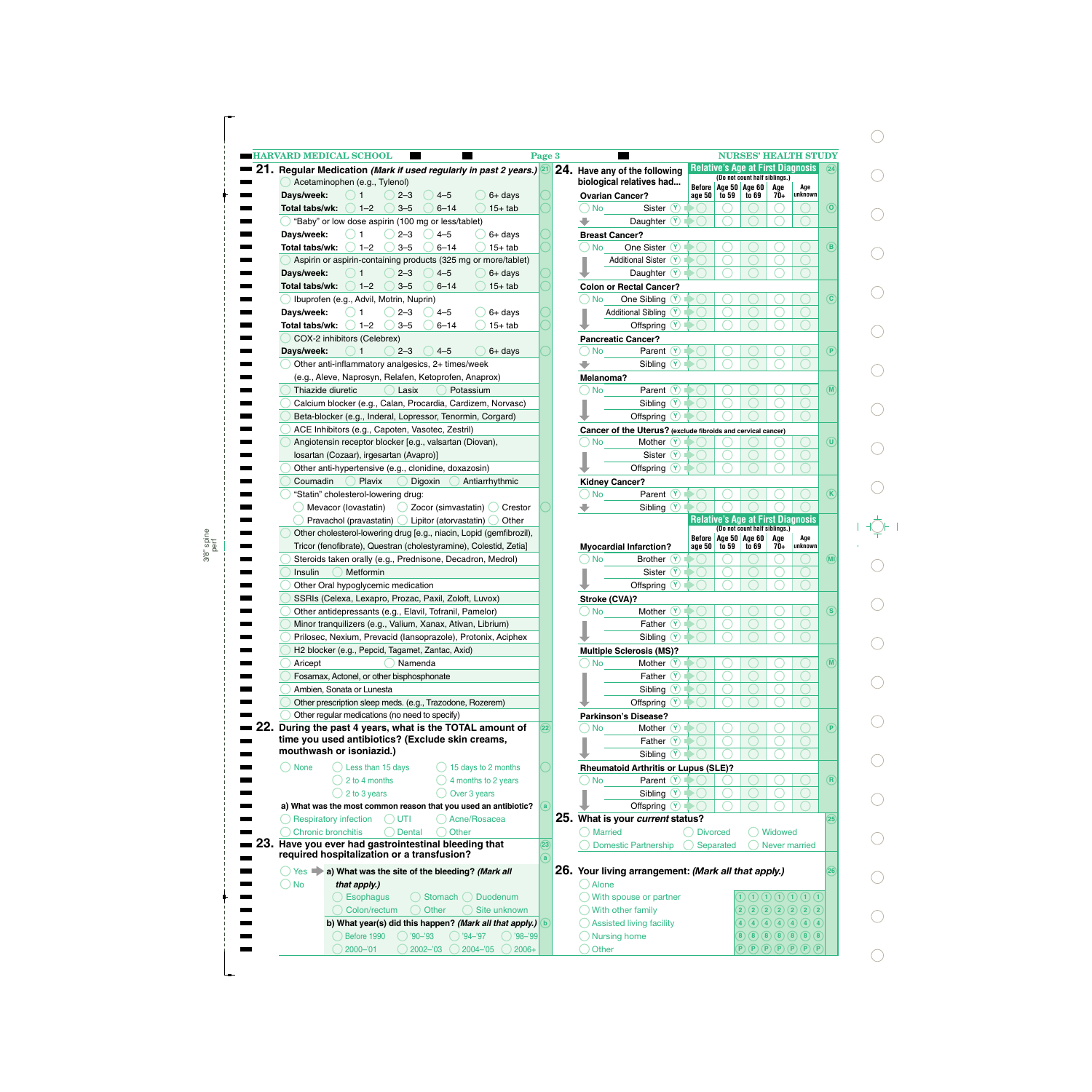| <b>HARVARD MEDICAL SCHOOL</b><br>Page 4                                                                                                                                                      |                   |                      | <b>Contract</b>  |                          | <b>START</b>    |                      |                 |               |                  | <b>NURSES' HEALTH STUDY</b>            |                 |
|----------------------------------------------------------------------------------------------------------------------------------------------------------------------------------------------|-------------------|----------------------|------------------|--------------------------|-----------------|----------------------|-----------------|---------------|------------------|----------------------------------------|-----------------|
| 27. What is your current work status: (Mark all that apply.)                                                                                                                                 |                   |                      |                  |                          |                 |                      |                 |               |                  |                                        |                 |
| ◯ Full-time non-nursing employment<br>◯ Nursing full-time<br><b>Retired</b>                                                                                                                  |                   |                      |                  |                          | <b>Disabled</b> |                      |                 |               |                  |                                        |                 |
| Part-time non-nursing employment<br>Homemaker                                                                                                                                                | Nursing part-time |                      |                  |                          |                 |                      |                 |               |                  |                                        |                 |
| 28. How many hours <u>each week</u> do you participate in any groups such as a social or work group, church-connected<br>group, self-help group, charity, public service or community group? |                   |                      |                  |                          |                 |                      |                 |               |                  |                                        | 28              |
| $\bigcirc$ 3 to 5 hours<br>$\bigcirc$ 6 to 10 hours<br>$( ) 1$ to 2 hours<br><b>None</b>                                                                                                     |                   | $( ) 11$ to 15 hours |                  |                          |                 | 16 or more hours     |                 |               |                  |                                        |                 |
| 29. How often do you go to religious meetings or services?                                                                                                                                   |                   |                      |                  |                          |                 |                      |                 |               |                  |                                        | (29)            |
| More than once a week $\bigcirc$ Once a week $\bigcirc$ 1 to 3 times per month                                                                                                               |                   |                      |                  | Less than once per month |                 |                      |                 |               |                  | Never or almost never                  |                 |
| 30. Apart from your children, how many relatives do you have with whom you feel close?                                                                                                       |                   |                      |                  |                          |                 |                      |                 |               |                  |                                        | 30 <sub>o</sub> |
| $()1$ to 2<br>3 to 5<br>6 to 9<br>$( ) 10$ or more<br>(<br>None                                                                                                                              |                   |                      |                  |                          |                 |                      |                 |               |                  |                                        |                 |
| 31. How many close friends do you have?                                                                                                                                                      |                   |                      |                  |                          |                 |                      |                 |               |                  |                                        | (31)            |
| $()1$ to 2<br>$()$ 3 to 5<br><b>None</b><br>$($ )<br>6 to 9<br>10 or more<br>32. Is there any one special person you know that you feel very close to; someone you feel you can share        |                   |                      |                  |                          |                 |                      |                 |               |                  |                                        |                 |
| confidences and feelings with?                                                                                                                                                               |                   |                      |                  |                          |                 |                      |                 |               |                  |                                        | 32)             |
| $\bigcirc$ Yes $\longrightarrow$ a) How often do you see or talk to this person?<br>$()$ No                                                                                                  |                   |                      |                  |                          |                 |                      |                 |               |                  |                                        |                 |
| <b>Daily</b><br>$\bigcirc$ Weekly $\bigcirc$ Monthly $\bigcirc$ Several times/year                                                                                                           |                   |                      |                  |                          |                 | Once/vear or less    |                 |               |                  |                                        | $\mathbf{a}$ )  |
| 33. Can you count on anyone to provide you with emotional support (talking over problems or helping you make a                                                                               |                   |                      |                  |                          |                 |                      |                 |               |                  |                                        | 33              |
| difficult decision)?                                                                                                                                                                         |                   |                      |                  |                          |                 |                      |                 |               |                  |                                        |                 |
| $\bigcap$ A little of the time<br>) None of the time<br>() Some of the time                                                                                                                  |                   | Most of the time     |                  |                          | All of the time |                      |                 |               |                  |                                        |                 |
| 34. How many people can you count on to provide you with emotional support?                                                                                                                  |                   |                      |                  |                          |                 |                      |                 |               |                  |                                        | (34)            |
| One<br>$()$ Two<br>$\bigcap$ Three or more<br>None                                                                                                                                           |                   |                      |                  |                          |                 |                      |                 |               |                  |                                        |                 |
| 35. What is your usual walking pace outdoors?<br>$\bigcap$ Unable to walk                                                                                                                    |                   |                      |                  |                          |                 |                      |                 |               |                  |                                        | 35 <sub>o</sub> |
| Easy, casual (less than 2 mph)<br>O Normal, average (2-2.9 mph)                                                                                                                              |                   |                      |                  | Brisk pace (3-3.9 mph)   |                 |                      |                 |               |                  | Very brisk/ striding (4 mph or faster) |                 |
| 36. How many flights of stairs (not individual steps) do you climb daily?                                                                                                                    |                   |                      |                  |                          |                 |                      |                 |               |                  |                                        | 36              |
| 2 flights or less<br>$()3-4$<br>$5 - 9$<br>$()10-14$                                                                                                                                         |                   |                      |                  | 15 or more flights       |                 |                      |                 |               |                  |                                        |                 |
| 37. DURING THE PAST YEAR, what was your average time PER                                                                                                                                     |                   |                      |                  |                          |                 | <b>TIME PER WEEK</b> |                 |               |                  |                                        | (37)            |
| WEEK spent at each of the following recreational activities?                                                                                                                                 | Zero              | $1 - 4$<br>Min.      | $5 - 19$<br>Min. | $20 - 59$<br>Min.        | One<br>Hour     | $1 - 1.5$<br>Hrs.    | $2 - 3$<br>Hrs. | $4-6$<br>Hrs. | $7 - 10$<br>Hrs. | $11+$<br>Hrs.                          |                 |
| Walking for exercise or walking to work                                                                                                                                                      |                   |                      |                  |                          |                 |                      |                 |               |                  |                                        |                 |
| Jogging (slower than 10 minutes/mile)                                                                                                                                                        |                   |                      |                  |                          |                 |                      |                 |               |                  |                                        |                 |
| Running (10 minutes/mile or faster)                                                                                                                                                          |                   |                      |                  |                          |                 |                      |                 |               |                  |                                        |                 |
| Bicycling (include stationary machine)                                                                                                                                                       |                   |                      |                  |                          |                 |                      |                 |               |                  |                                        |                 |
|                                                                                                                                                                                              |                   |                      |                  |                          |                 |                      |                 |               |                  |                                        |                 |
| Tennis, squash, racquetball                                                                                                                                                                  |                   |                      |                  |                          |                 |                      |                 |               |                  |                                        |                 |
| Lap swimming                                                                                                                                                                                 |                   |                      |                  |                          |                 |                      |                 |               |                  |                                        |                 |
| Other aerobic exercise (aerobic, dance, ski or stair machine, etc.)                                                                                                                          |                   |                      |                  |                          |                 |                      |                 |               |                  |                                        |                 |
| Lower intensity exercise (yoga, stretching, toning)                                                                                                                                          |                   |                      |                  |                          |                 |                      |                 |               |                  |                                        |                 |
| Other vigorous activities (e.g., lawn mowing)                                                                                                                                                |                   |                      |                  |                          |                 |                      |                 |               |                  |                                        |                 |
| Weight training or resistance exercises<br>Arm weights                                                                                                                                       |                   |                      |                  |                          |                 |                      |                 |               |                  |                                        |                 |
| (Include free weights or machines such as Nautilus)<br>Leg weights                                                                                                                           |                   |                      |                  |                          |                 |                      |                 |               |                  |                                        |                 |
|                                                                                                                                                                                              |                   |                      |                  |                          |                 | <b>TIME PER WEEK</b> |                 |               |                  |                                        |                 |
| 38. DURING THE PAST YEAR, on average, how many HOURS                                                                                                                                         |                   | Zero                 | One              | $2 - 5$                  | $6 - 10$        |                      | $11 - 20$ 21-40 | $41 - 60$     | $61 - 90$        | Over                                   | (38)            |
| PER WEEK did you spend:                                                                                                                                                                      |                   | Hrs.                 | Hour             | Hrs.                     | Hrs.            | Hrs.                 | Hrs.            | Hrs.          | Hrs.             | 90 Hrs.                                |                 |
| Standing or walking around at work or away from home? (hrs./week)                                                                                                                            |                   |                      |                  |                          |                 |                      |                 |               |                  |                                        |                 |
| Standing or walking around at home? (hrs./week)                                                                                                                                              |                   |                      |                  |                          |                 |                      |                 |               |                  |                                        |                 |
| Sitting at work or away from home or while driving? (hrs./week)                                                                                                                              |                   |                      |                  |                          |                 |                      |                 |               |                  |                                        |                 |
| Sitting at home while watching TV/VCR? (hrs./week)                                                                                                                                           |                   |                      |                  |                          |                 |                      |                 |               |                  |                                        |                 |
| Other sitting at home (e.g., reading, meal times, at desk)? (hrs./week)                                                                                                                      |                   |                      |                  |                          |                 |                      |                 |               |                  |                                        |                 |
| 39. The following items are about activities you might currently do during a typical day.                                                                                                    |                   |                      |                  |                          |                 |                      |                 |               |                  |                                        | 39              |
| Does your health now limit you in these activities?                                                                                                                                          | Yes, limited      |                      |                  | Yes, limited             |                 | No, not              |                 |               |                  |                                        |                 |
| If so, how much? (Mark one response on each line.)                                                                                                                                           | a lot             |                      |                  | a little                 |                 | limited at all       |                 |               |                  |                                        |                 |
| Vigorous activities, like running, lifting heavy objects, strenuous sports                                                                                                                   |                   |                      |                  |                          |                 |                      |                 |               |                  |                                        |                 |
|                                                                                                                                                                                              |                   |                      |                  |                          |                 |                      |                 |               |                  |                                        |                 |
| Moderate activities, such as moving a table, pushing a vacuum                                                                                                                                |                   |                      |                  |                          |                 |                      |                 |               |                  |                                        |                 |
| cleaner, bowling, or playing golf                                                                                                                                                            |                   |                      |                  |                          |                 |                      |                 |               |                  |                                        |                 |
| Lifting or carrying groceries                                                                                                                                                                |                   |                      |                  |                          |                 |                      |                 |               |                  |                                        |                 |
| Climbing several flights of stairs                                                                                                                                                           |                   |                      |                  |                          |                 |                      |                 |               |                  |                                        |                 |
| Climbing one flight of stairs                                                                                                                                                                |                   |                      |                  |                          |                 |                      |                 |               |                  |                                        |                 |
| Bending, kneeling, or stooping                                                                                                                                                               |                   |                      |                  |                          |                 |                      |                 |               |                  |                                        |                 |
| Walking more than a mile                                                                                                                                                                     |                   |                      |                  |                          |                 |                      |                 |               |                  |                                        |                 |
| Walking several blocks                                                                                                                                                                       |                   |                      |                  |                          |                 |                      |                 |               |                  |                                        |                 |
| Walking one block                                                                                                                                                                            |                   |                      |                  |                          |                 |                      |                 |               |                  |                                        |                 |
| Bathing or dressing yourself                                                                                                                                                                 |                   |                      |                  |                          |                 |                      |                 |               |                  |                                        |                 |

 $\bigcirc$ 

 $\bigcirc$ 

 $\bigcirc$ 

 $\bigcirc$ 

 $\bigcirc$ 

 $\bigcirc$ 

 $\bigcirc$ 

 $\bigcirc$ 

 $\bigcirc$ 

 $\bigcirc$ 

 $\bigcirc$ 

 $\bigcirc$ 

 $\bigcirc$ 

 $\bigcirc$ 

 $\bigcirc$ 

 $\bigcirc$ 

 $\bigcirc$ 

 $\bigcirc$ 

 $\bigcirc$ 

3/8" spine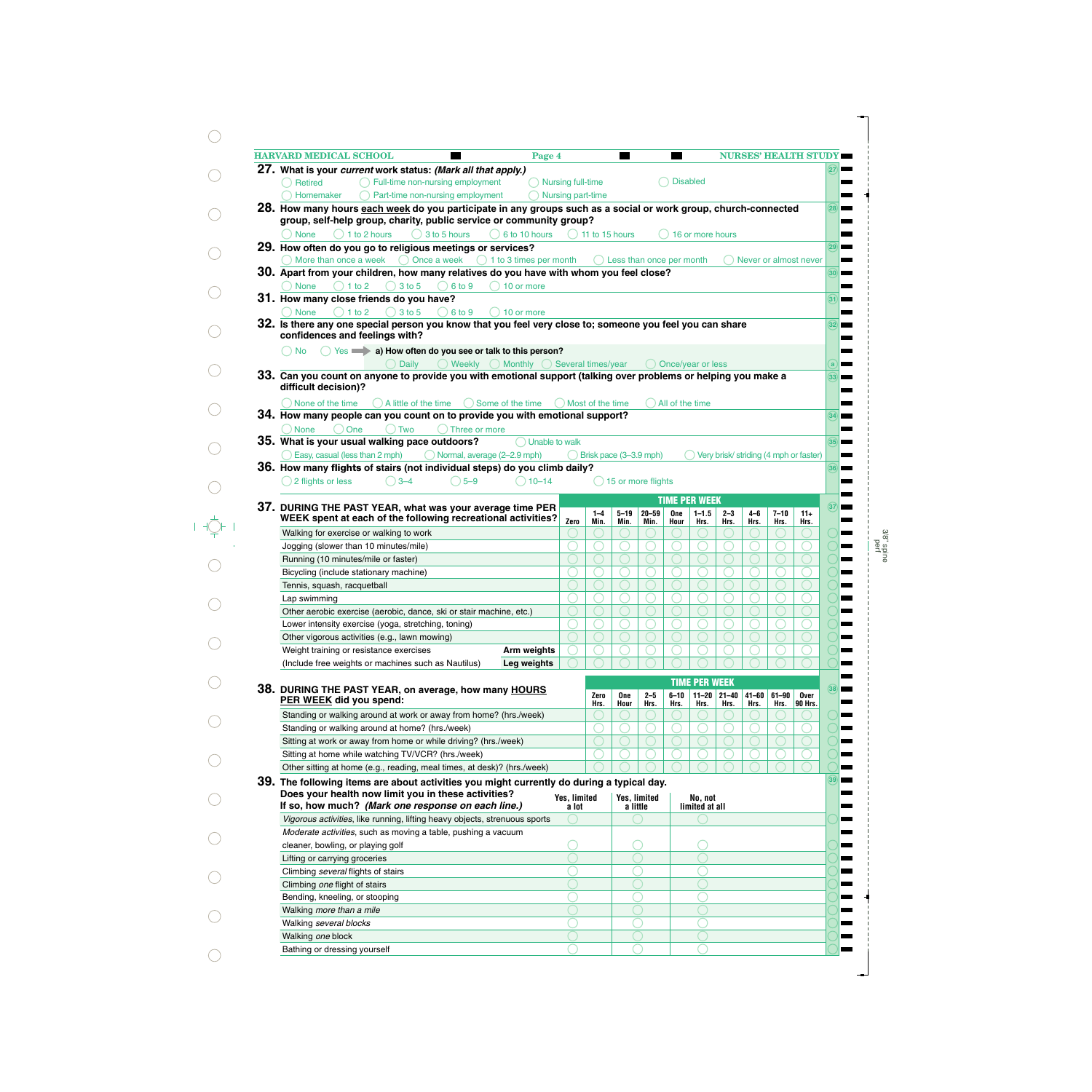|                     | <b>HARVARD MEDICAL SCHOOL</b><br>Page 5                                                                                       |                           |                                                         |                                   | <b>NURSES' HEALTH STUDY</b> |
|---------------------|-------------------------------------------------------------------------------------------------------------------------------|---------------------------|---------------------------------------------------------|-----------------------------------|-----------------------------|
|                     | 40. Please mark Yes or No for each of the following statements:                                                               |                           |                                                         |                                   |                             |
|                     | Shops, stores and markets are within easy walking distance of my home.                                                        |                           | <b>Yes</b>                                              | No                                |                             |
|                     | There are sidewalks on most of the streets in my neighborhood.                                                                |                           | Yes                                                     | <b>No</b>                         |                             |
|                     | The crime rate in my neighborhood makes it unsafe to go on walks at night.                                                    |                           | <b>Yes</b>                                              | <b>No</b>                         |                             |
|                     | My neighborhood has free or low cost recreation facilities, such as parks,                                                    |                           |                                                         |                                   |                             |
|                     |                                                                                                                               |                           |                                                         |                                   |                             |
|                     | walking trails, bike paths, rec. centers, playgrounds, public swimming pools, etc.                                            |                           | Yes                                                     | ) No                              |                             |
|                     | I walk around my neighborhood twice a week or more for leisure or exercise.                                                   |                           | <b>Yes</b>                                              | <b>No</b>                         |                             |
|                     |                                                                                                                               |                           |                                                         |                                   |                             |
|                     | Choose the best answer for how you felt the past month:                                                                       |                           |                                                         |                                   |                             |
|                     | Are you basically satisfied with your life?                                                                                   |                           | <b>Yes</b>                                              | <b>No</b>                         |                             |
|                     | Have you dropped many of your activities and interests?                                                                       |                           | Yes                                                     | <b>No</b>                         |                             |
|                     | Do you feel that your life is empty?                                                                                          |                           | <b>Yes</b>                                              | <b>No</b>                         |                             |
|                     |                                                                                                                               |                           |                                                         |                                   |                             |
|                     | Do you often get bored?                                                                                                       |                           | Yes                                                     | No                                |                             |
|                     | Are you in good spirits most of the time?                                                                                     |                           | <b>Yes</b>                                              | <b>No</b>                         |                             |
|                     | Are you afraid that something bad is going to happen to you?                                                                  |                           | Yes                                                     | No                                |                             |
|                     | Do you feel happy most of the time?                                                                                           |                           | <b>Yes</b>                                              | <b>No</b>                         |                             |
|                     | Do you often feel helpless?                                                                                                   |                           | Yes                                                     | No                                |                             |
|                     | Do you prefer to stay at home, rather than going out and doing new things?                                                    |                           | <b>Yes</b>                                              | <b>No</b>                         |                             |
|                     | Do you feel you have more problems with memory than most?                                                                     |                           | Yes                                                     | No                                |                             |
|                     |                                                                                                                               |                           |                                                         |                                   |                             |
|                     | Do you think it is wonderful to be alive now?                                                                                 |                           | <b>Yes</b>                                              | <b>No</b>                         |                             |
|                     | Do you feel pretty worthless the way you are now?                                                                             |                           | Yes                                                     | No                                |                             |
|                     | Do you feel full of energy?                                                                                                   |                           | <b>Yes</b>                                              | <b>No</b>                         |                             |
|                     | Do you feel that your situation is hopeless?                                                                                  |                           | Yes                                                     | No                                |                             |
|                     | Do you think that most people are better off than you are?                                                                    |                           | <b>Yes</b>                                              | <b>No</b>                         |                             |
|                     | Can you rise from a chair 5 times in a row, without using your arms?                                                          |                           | Yes                                                     | <b>No</b>                         |                             |
|                     |                                                                                                                               |                           |                                                         |                                   |                             |
|                     | 43. How often do you deliberately take a nap during the day?                                                                  |                           |                                                         |                                   |                             |
| <b>Never</b>        | Less than once a week<br>() Several times a week                                                                              | <b>Daily</b>              |                                                         | $\bigcirc$ More than once per day |                             |
|                     | 44. What is the chance of your dozing off in each of                                                                          |                           |                                                         | <b>CHANCE OF DOZING</b>           |                             |
|                     | the following situations?                                                                                                     | No chance                 | <b>Slight chance</b>                                    | <b>Moderate</b>                   | <b>High chance</b>          |
|                     |                                                                                                                               | of dozing                 | of dozing                                               | chance of dozing                  | of dozing                   |
|                     |                                                                                                                               |                           |                                                         |                                   |                             |
|                     |                                                                                                                               |                           |                                                         |                                   |                             |
| Sitting and reading |                                                                                                                               |                           |                                                         |                                   |                             |
| <b>Watching TV</b>  |                                                                                                                               |                           |                                                         |                                   |                             |
|                     | Sitting inactive in a public place (e.g., a theater or a meeting)                                                             |                           |                                                         |                                   |                             |
|                     | As a passenger in a car for an hour without a break                                                                           |                           |                                                         |                                   |                             |
|                     | Lying down to rest in the afternoon when circumstances permit                                                                 |                           |                                                         |                                   |                             |
|                     | Sitting and talking to someone                                                                                                |                           |                                                         |                                   |                             |
|                     |                                                                                                                               |                           |                                                         |                                   |                             |
|                     | Sitting quietly after a lunch without alcohol                                                                                 |                           |                                                         |                                   |                             |
|                     | In a car, while stopped for a few minutes in traffic                                                                          |                           |                                                         |                                   |                             |
|                     | On average, over a 24 hour period, do you sleep:                                                                              |                           |                                                         |                                   |                             |
| 45.<br><5 hours     | $5$ hrs<br>7 hrs<br>6 hrs                                                                                                     | 8 hrs                     |                                                         | 9 hrs                             | $10+$ hours                 |
|                     |                                                                                                                               |                           |                                                         |                                   |                             |
| $No \implies$       | 46. Do you feel that your sleep duration is adequate?                                                                         |                           |                                                         |                                   |                             |
|                     | What is the major reason that your sleep duration is inadequate? (Mark one answer.)                                           |                           |                                                         |                                   |                             |
| Yes                 | Work/family activities or schedule                                                                                            |                           | Medical problem (e.g., pain, breathing difficulties)    |                                   |                             |
|                     | Leisure/social activities:                                                                                                    |                           | Just can't get to or stay asleep (worrying or insomnia) |                                   |                             |
|                     | reading/TV/computer, etc.                                                                                                     |                           |                                                         |                                   |                             |
| $47.$ Do you snore? |                                                                                                                               |                           |                                                         |                                   |                             |
| Every night         | A few nights a week<br>Most nights                                                                                            | Occasionally              | <b>Almost never</b>                                     | Don't know                        |                             |
|                     |                                                                                                                               |                           |                                                         |                                   |                             |
|                     | ${\bf 48.}$ On average, how often are your daily activities affected because you are sleepy during the day?                   |                           |                                                         |                                   |                             |
| Almost every day    | $\big)$ 1-3 days/week<br>4-6 days/week                                                                                        | Rarely                    | <b>Never</b>                                            |                                   |                             |
|                     | 49. Do you have a hearing problem?                                                                                            |                           |                                                         |                                   |                             |
| <b>No</b>           | <b>Mild</b><br>Moderate<br>Marked, no hearing aid                                                                             |                           | Severe, use a hearing aid                               |                                   |                             |
|                     | 50. In the past 12 months, have you had ringing, roaring, or buzzing in your ears?                                            |                           |                                                         |                                   |                             |
| <b>Never</b>        | Once/month or less                                                                                                            | 2-3 times/month           |                                                         |                                   |                             |
|                     |                                                                                                                               |                           |                                                         |                                   |                             |
|                     | About once/week<br>Several days/week                                                                                          | Almost every day or daily |                                                         |                                   |                             |
|                     | 51. Have you ever been diagnosed with diverticulosis or diverticulitis of the colon or rectum?                                |                           |                                                         |                                   |                             |
| $Yes \implies$      | a) Have you ever had diverticulitis that required antibiotics or hospitalization?                                             |                           |                                                         |                                   |                             |
| <b>No</b>           | $Yes \longrightarrow Year(s)?$<br>Before 1990<br>$\Box$ No                                                                    | $\bigcirc$ '90-'91        | $( ) '92 - '93$                                         | $'94 - '95$<br>'96-'97            | '98-'99                     |
|                     | $2000 - 01$                                                                                                                   | $2002 - 03$               | $2004 - 05$                                             | 2006-'07<br>$2008+$               |                             |
|                     |                                                                                                                               |                           |                                                         |                                   |                             |
|                     | b) Have you ever had diverticular bleeding that required hospitalization?<br>$Yes \implies Year(s)?$<br>( ) No<br>Before 1990 | $)$ '90-'91               | $92 - 93$                                               | $'94 - '95$<br>'96-'97            | '98-'99                     |